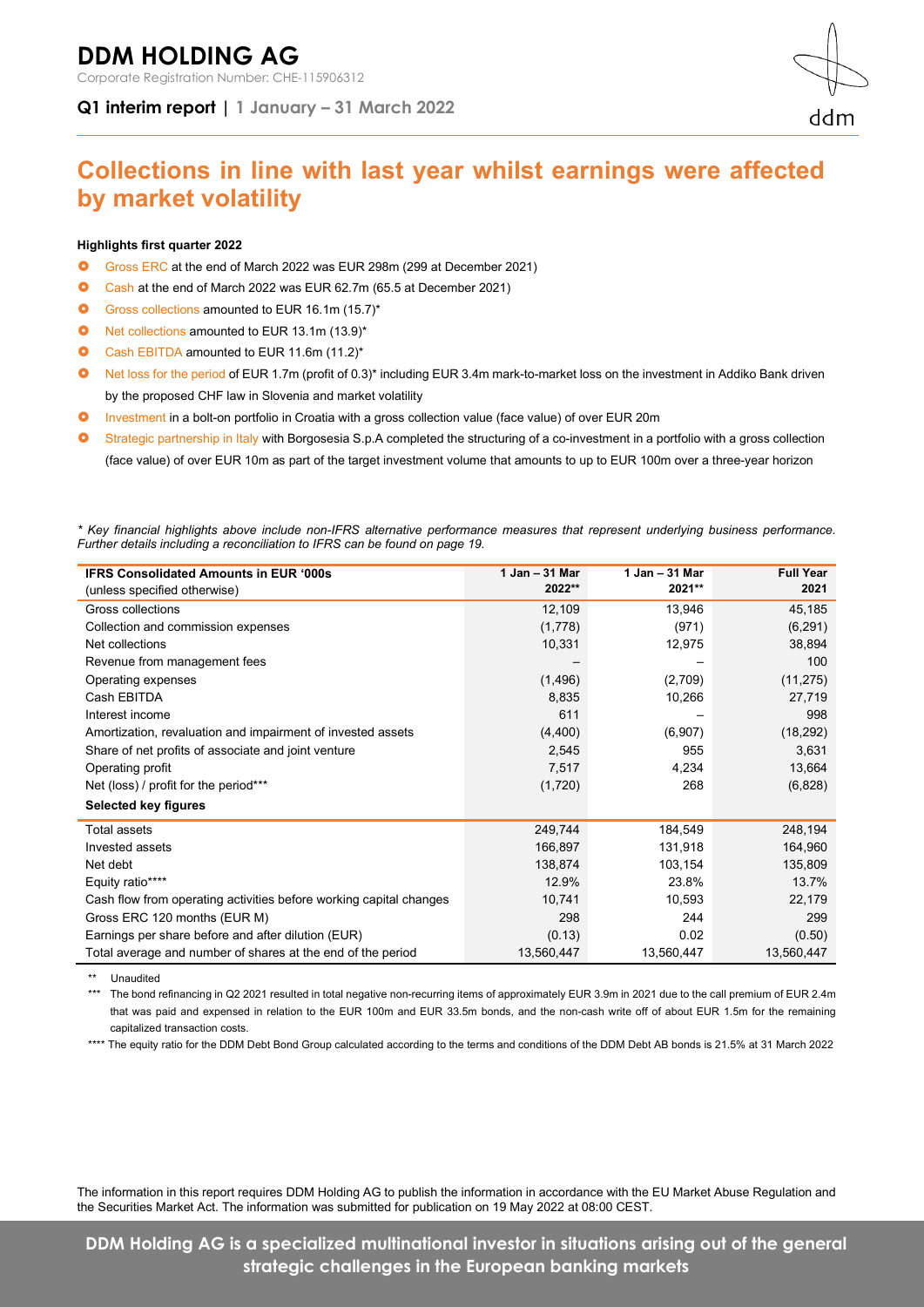# **Comment by the CEO**

Collections during the first quarter were largely in line with last year, whilst our earnings were affected by a EUR 3.4m mark-to-market loss on the investment in Addiko Bank driven by the proposed CHF law in Slovenia and market volatility. However I am confident that we can achieve growth by investing in both new and existing markets, with approximately EUR 298m of ERC at the end of the March, which is expected to increase further during the year.

DDM is in the final stages of completion to acquire Swiss Bankers Prepaid Services AG ("Swiss Bankers"), an attractive opportunity to acquire a market-leading Swiss payments company that is pending regulatory approval and is expected to close during the second quarter. This is part of DDM's growth strategy to invest into opportunities arising out of the transformation of the European Banking sector.

#### **Further investments and progress to strategic partnership**

During February we acquired an NPL portfolio containing secured corporate receivables located in Croatia with a gross collection value (face value) of the portfolio that amounts to over EUR 20m that was financed by cash on hand. This bolt-on acquisition enables us to fully control the insolvency process and the underlying collateral assets of an existing large, secured receivable located in Croatia where we expect to receive a higher net realizable value on resolution. Further progress has been made to the strategic partnership with Borgosesia that was entered into in December 2021 following the completion of the structuring of the co-investment alongside Borgosesia in an NPL portfolio containing secured residential receivables with a gross collection (face value) of over EUR 10m financed by cash on hand. DDM now has access to an exciting pipeline of Italian midmarket real estate-backed special situation investment opportunities, with an expert and knowledgeable partner and co-investor. The target investment volume amounts to up to EUR 100m over a three-year horizon.

#### **Strategic acquisition in Switzerland nears completion**

.

The agreement that was entered into in December 2021 to acquire 100% of the share capital of Swiss Bankers is in the final stages of completion, with closing subject to regulatory approval, which is expected to be received during the second quarter and financed by cash on hand. Swiss Bankers is the Swiss market leader in prepaid cards and provides innovative, creditbased payment products and offers solutions in cashless, globally secure payment transactions. This transaction follows DDM's growth strategy to invest into special situation opportunities arising out of the transformation of the European Banking sector. The acquisition of Swiss Bankers is an attractive opportunity to access a highly scalable platform for payments with an e-money banking licence that is eligible for passporting into the EU. DDM will support Swiss Bankers in its strategic direction and the associated implementation of its digitization and international expansion strategy by extending the product offering into alternative banking and embedded finance solutions. As of 31 December 2021, Swiss Bankers, had total assets of approximately CHF 402m.



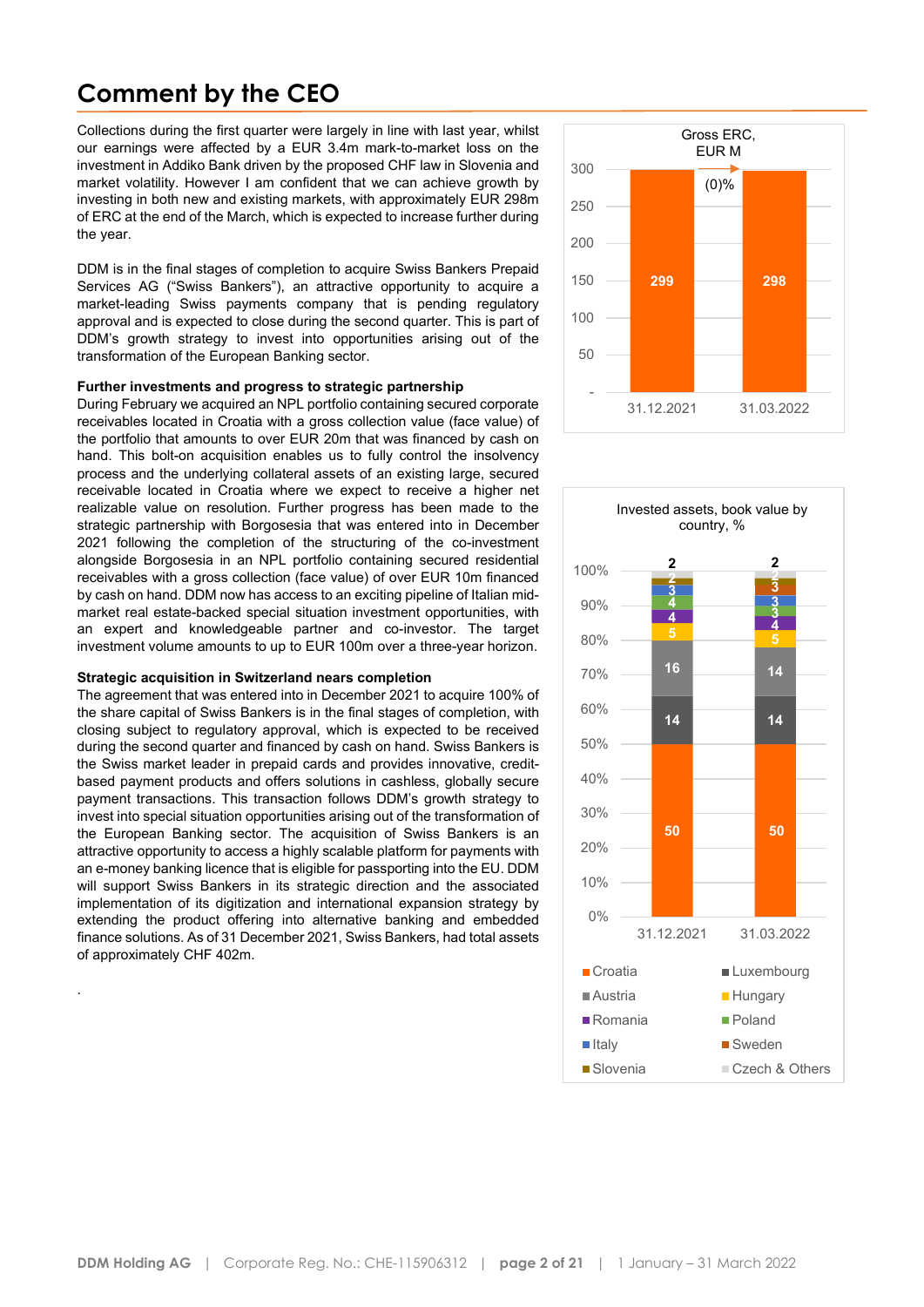#### **Market outlook**

During the first quarter of 2022 most restrictions imposed in response to the COVID-19 pandemic were released, and therefore economic growth is expected to remain strong across the SCEE region despite the ongoing Ukraine crisis that borders some of our invested markets. Neighboring countries including Poland, Hungary and Romania have partially offset some of the negative effects on growth as a result of the war in Ukraine through continued disbursement of EU recovery funds following the pandemic.

The composition of our portfolios that are secured is approximately 80% of ERC over the next three years at 31 March 2022, mitigating the effect of inflation that is expected to remain high across the SCEE region. The conflict in Ukraine has also caused volatility particularly across the foreign exchange market where DDM is exposed to movements relative to the Euro.

DDM has positioned itself well for growth by actively working both in existing markets across the SCEE region and by entering new markets by teaming up with strategic partners and co-investors to invest into opportunities arising out of the transformation of the European Banking sector.

Zug, 19 May 2022 DDM Holding AG Florian Nowotny, CEO

#### **Financial calendar**

DDM intends to publish financial information on the following dates:

| Annual General Meeting 2022:                                          | 23 June 2022    |
|-----------------------------------------------------------------------|-----------------|
| Interim report for January - June 2022:                               | 25 August 2022  |
| Interim report for January – September 2022:                          | 3 November 2022 |
| Q4 and full year report for January – December 2022: 16 February 2023 |                 |

Other financial information from DDM is available on DDM's website: [www.ddm-group.ch.](http://ddm-group.ch/)

This report has not been reviewed by the Company's auditors.

#### **Presentation of the report**

The report and presentation material are available at [www.ddm-group.ch](http://ddm-group.ch/) on 19 May 2022, at 08:00 CEST.

CEO Florian Nowotny and CFO Fredrik Olsson will comment on the DDM Group's results during a conference call on 19 May 2022, starting at 10:00 CEST. The presentation can be followed live at [www.ddm-group.ch](https://financialhearings.com/event/44201) and/or by telephone with dial-in numbers: SE: +46 8 566 427 06, CH: +41 225 805 976, UK: +44 333 300 9269.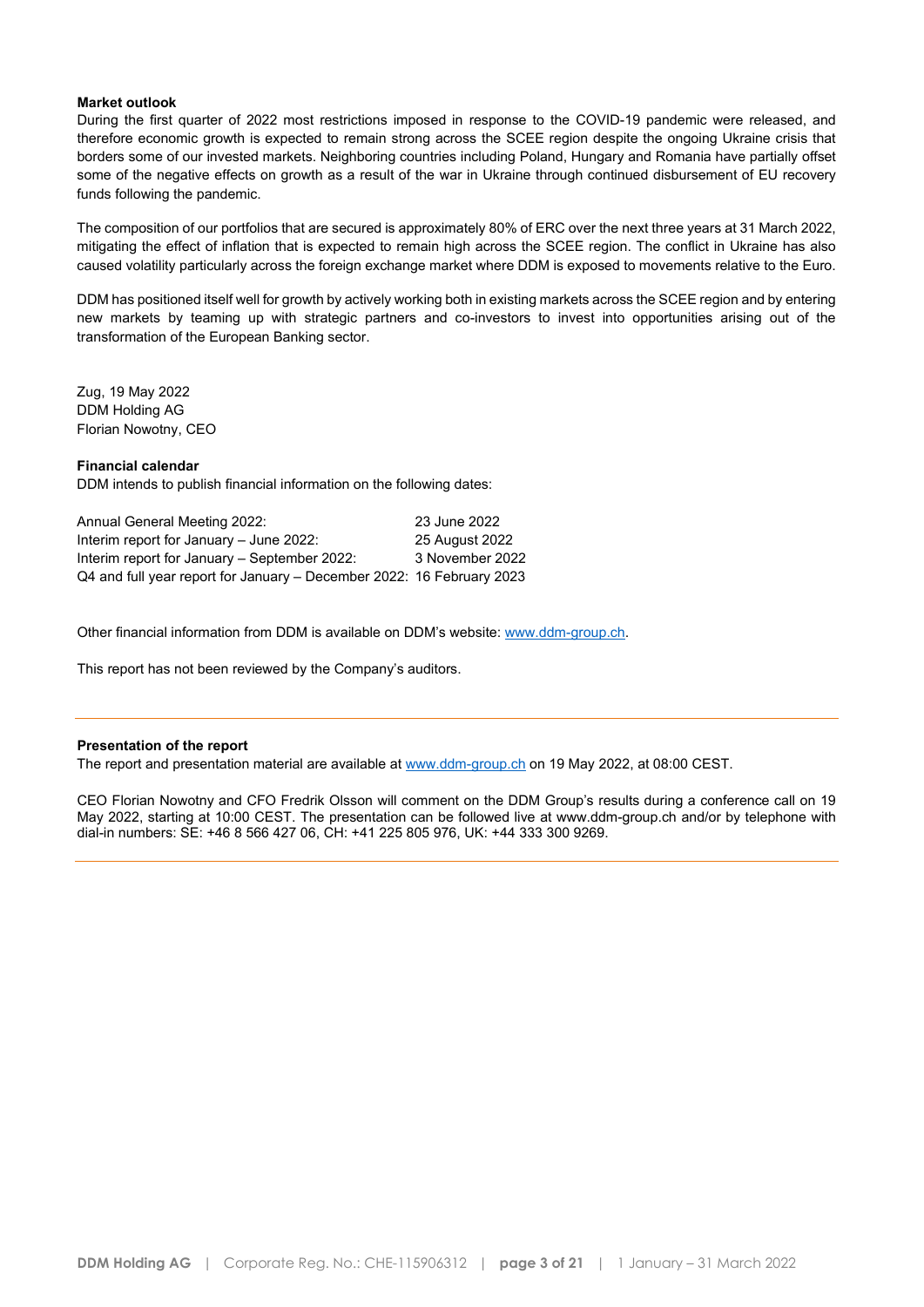#### **Financial results**

Adjusted gross collections amounted to EUR 16.1m in the first quarter of 2022, largely in line with the corresponding period last year. After deducting commission and collection fees to third parties this resulted in EUR 13.1m of adjusted net collections being received for the first quarter of 2022.

Operating expenses were EUR 1.5m in the first quarter of 2022, lower than Q1 2021 principally due to the transfer of the collections platform in Hungary to AxFina Holding S.A. ("AxFina") as servicer on 5 May 2021, which is recognized within commission and collection fees to third parties. As a result, adjusted cash EBITDA totaled EUR 11.6m in the first quarter of 2022, equating to a high cash conversion ratio of above 88% for Q1 2022 as a percentage of adjusted net collections.

The operating profit margin of 83% in the first quarter of 2022 includes EUR 2.5m share of net profits of joint venture under the equity method of accounting, following the buy-out of third-party financing together with B2Holding in the prior year. A further EUR 1.7m of upwards revaluation has been recognized during the first quarter on portfolios located across the Balkans for which large, secured receivables are expected to be collected at a higher realizable value in the future. This is principally due the lifting of all restrictions imposed in the prior year in response to the Covid-19 pandemic across most of our core markets improving economic expectations and partly as a result of a higher net realizable value on resolution that is expected to be received for an existing large, secured receivable located in Croatia following the bolt-on acquisition during the quarter.

The net loss for the first quarter of 2022 is EUR 1.7m compared to profit of EUR 0.3m for the corresponding period in the prior year. This includes a EUR 3.4m mark-to-market loss on the investment in Addiko Bank driven by the proposed CHF law in Slovenia and market volatility. During the quarter, the National Assembly of Slovenia approved a controversial law to restructure retrospectively consumer loans that were denominated in CHF, which was temporarily suspended from implementation on the 10 March by the Constitutional Court of the Republic of Slovenia pending a final decision regarding its constitutionality. As at 31 March 2022 none of DDM's distressed asset portfolios located in Slovenia contain receivables with loan agreements that were denominated in Swiss francs. The net result was further negatively impacted by EUR 0.8m of exchange losses principally due to unfavorable exchange rate movements of the Swiss Franc and the Croatian Kuna to the Euro in the quarter due to the market volatility caused by the ongoing conflict in Ukraine.

#### **Cash flow and financing**

For the first quarter of 2022, cash flow from operating activities before working capital changes was EUR 10.7m, largely in line with Q1 2021. We continue to have a strong cash position of EUR 62.7m at 31 March that is available to fund investments and acquisitions.

#### **Estimated Remaining Collections**

ERC in relation to invested assets at 31 March stands at EUR 298m, largely in line with 31 December 2021, as a result of collections that have been received during Q1 2022 partially offset by investments acquired, and is expected to increase further during 2022 following the receipt of regulatory approval for the Swiss Bankers acquisition. Over 69% of the collections are expected to be received within the next three years and the composition of the portfolios that are secured is approximately 80% of ERC over the next three years at 31 March 2022.





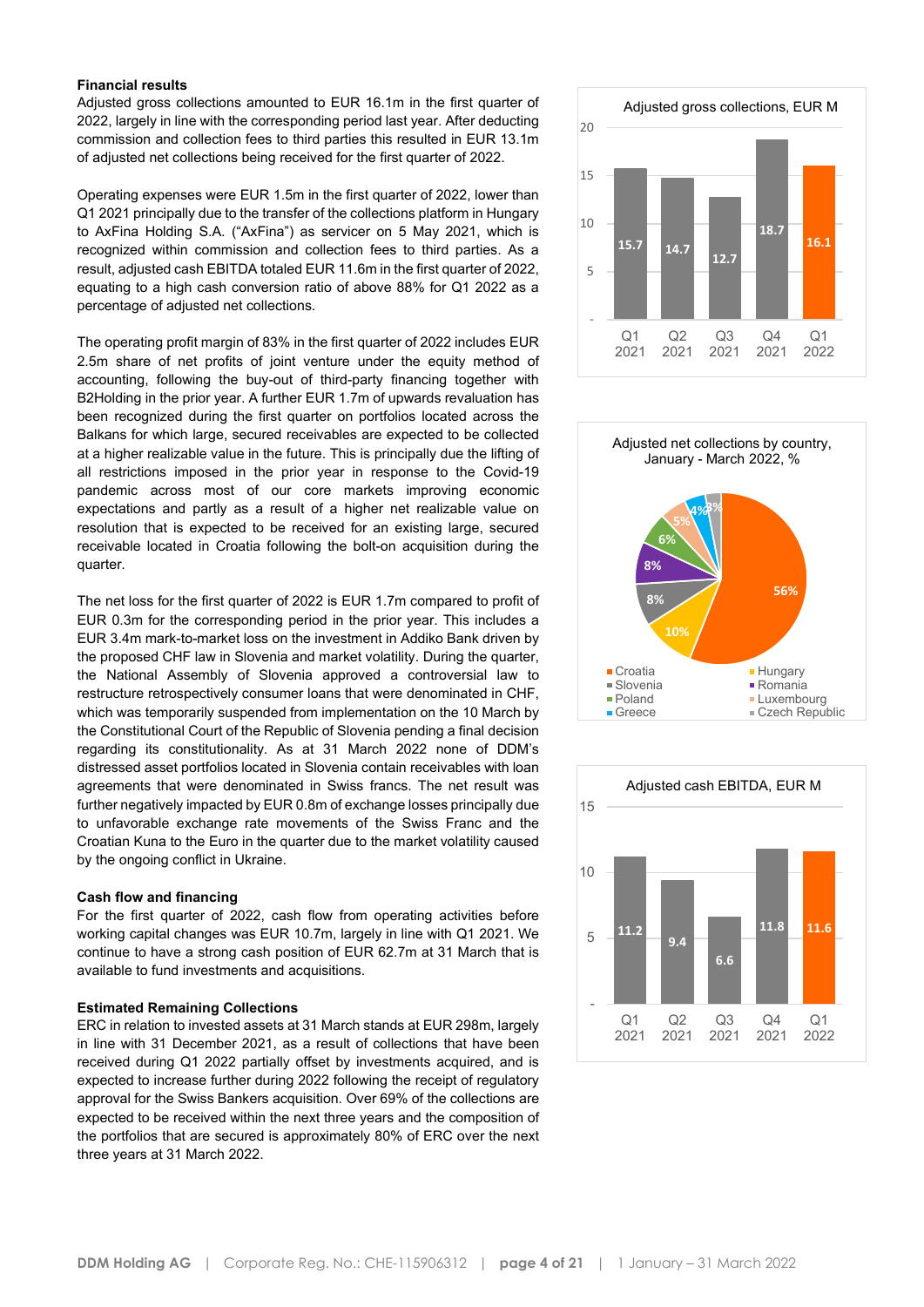### **Consolidated Income Statement**

| Amounts in EUR '000s                                | <b>Notes</b> | 1 Jan - 31 Mar<br>2022* | 1 Jan - 31 Mar<br>2021* | <b>Full Year</b><br>2021 |
|-----------------------------------------------------|--------------|-------------------------|-------------------------|--------------------------|
| Interest income on invested assets                  |              | 4,834                   | 5,536                   | 16,599                   |
| Revaluation and impairment of invested assets       |              | 1,708                   | 532                     | 5,001                    |
| <b>Revenue on invested assets</b>                   | 11           | 6,542                   | 6,068                   | 21,600                   |
| Share of net profits of associate and joint venture | 5,6,11       | 2,545                   | 955                     | 3,631                    |
| Revenue from management fees                        | 11           |                         |                         | 100                      |
|                                                     |              |                         |                         |                          |
| Personnel expenses                                  |              | (667)                   | (1, 312)                | (4, 119)                 |
| Consulting expenses                                 |              | (567)                   | (703)                   | (4,944)                  |
| Other operating expenses                            |              | (262)                   | (694)                   | (2, 212)                 |
| Amortization and depreciation of tangible and       |              | (74)                    | (80)                    | (392)                    |
| intangible assets                                   |              |                         |                         |                          |
| <b>Operating profit</b>                             |              | 7,517                   | 4,234                   | 13,664                   |
|                                                     |              |                         |                         |                          |
| Financial income                                    |              | 467                     | 10                      | 81                       |
| Financial expenses**                                |              | (8,750)                 | (3,596)                 | (21, 511)                |
| Unrealized exchange profit / (loss)                 |              | 3                       | (90)                    | 271                      |
| Realized exchange loss                              |              | (845)                   | (55)                    | (76)                     |
| <b>Net financial expenses</b>                       |              | (9, 125)                | (3,731)                 | (21, 235)                |
| (Loss) / profit before income tax                   |              | (1,608)                 | 503                     | (7, 571)                 |
| Tax (expense) / (income)                            |              | (112)                   | (235)                   | 743                      |
| Net (loss) / profit for the period                  |              | (1,720)                 | 268                     | (6, 828)                 |
|                                                     |              |                         |                         |                          |
| Net (loss) / profit for the period attributable to: |              |                         |                         |                          |
| Owners of the Parent Company                        |              | (1,720)                 | 268                     | (6,828)                  |
|                                                     |              |                         |                         |                          |
| Earnings per share before and after dilution (EUR)  |              | (0.13)                  | 0.02                    | (0.50)                   |
| Average number of shares                            |              | 13,560,447              | 13,560,447              | 13,560,447               |
| Number of shares at the end of period               |              | 13,560,447              | 13,560,447              | 13,560,447               |

\* Unaudited<br>\*\* The bond

\*\* The bond refinancing in Q2 2021 resulted in total negative non-recurring items of approximately EUR 3.9m in 2021 due to the call premium of EUR 2.4m that was paid in relation to the EUR 100m and EUR 33.5m bonds, and the non-cash write off of about EUR 1.5m for the remaining capitalized transaction costs.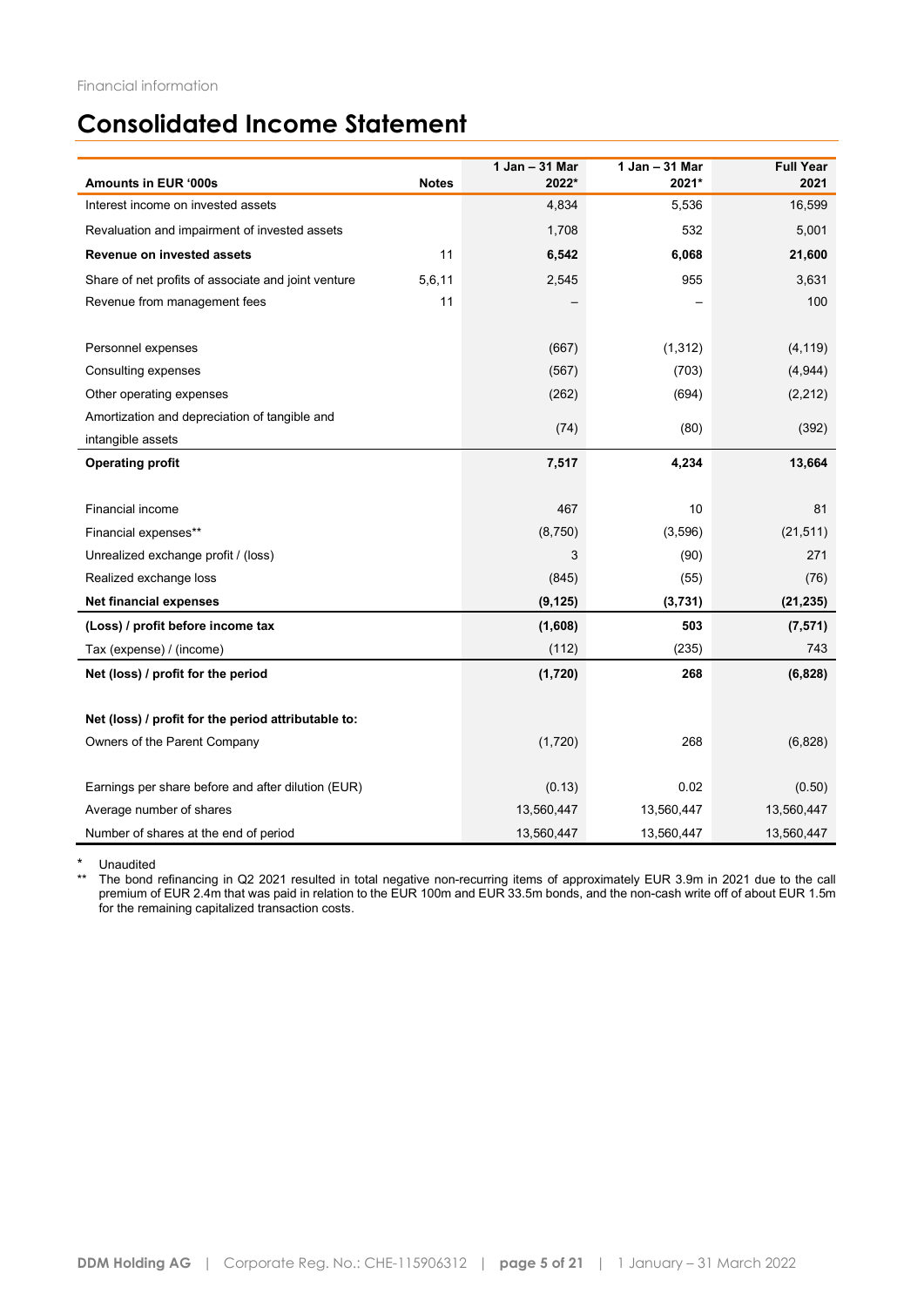# **Consolidated Statement of Comprehensive Income**

| Amounts in EUR '000s                                                                       | 1 Jan - 31 Mar<br>2022* | 1 Jan - 31 Mar<br>2021* | <b>Full Year</b><br>2021 |
|--------------------------------------------------------------------------------------------|-------------------------|-------------------------|--------------------------|
|                                                                                            |                         |                         |                          |
| Net (loss) / profit for the period                                                         | (1,720)                 | 268                     | (6,828)                  |
|                                                                                            |                         |                         |                          |
| Other comprehensive (loss) / income for the period                                         |                         |                         |                          |
| Items that will not be reclassified to profit or loss:                                     |                         |                         |                          |
| Actuarial gain on post-employment benefit commitments                                      |                         |                         | 155                      |
| Deferred tax on post-employment benefit commitments                                        |                         |                         | (9)                      |
| Items that may subsequently be reclassified to profit or loss:                             |                         |                         |                          |
| Currency translation differences                                                           | (72)                    | (2)                     | (26)                     |
| Share of other comprehensive income of associates accounted for<br>using the equity method |                         | 433                     | 313                      |
| Recycling of share of other comprehensive income of associates to the<br>income statement  |                         |                         | (3,011)                  |
|                                                                                            |                         |                         |                          |
| Other comprehensive (loss) / income for the period, net of tax                             | (72)                    | 431                     | (2,578)                  |
| Total comprehensive (loss) / income for the period                                         | (1,792)                 | 699                     | (9,406)                  |
|                                                                                            |                         |                         |                          |
| Total comprehensive (loss) / income for the period attributable to:                        |                         |                         |                          |
| Owners of the Parent Company                                                               | (1,792)                 | 699                     | (9,406)                  |

\* Unaudited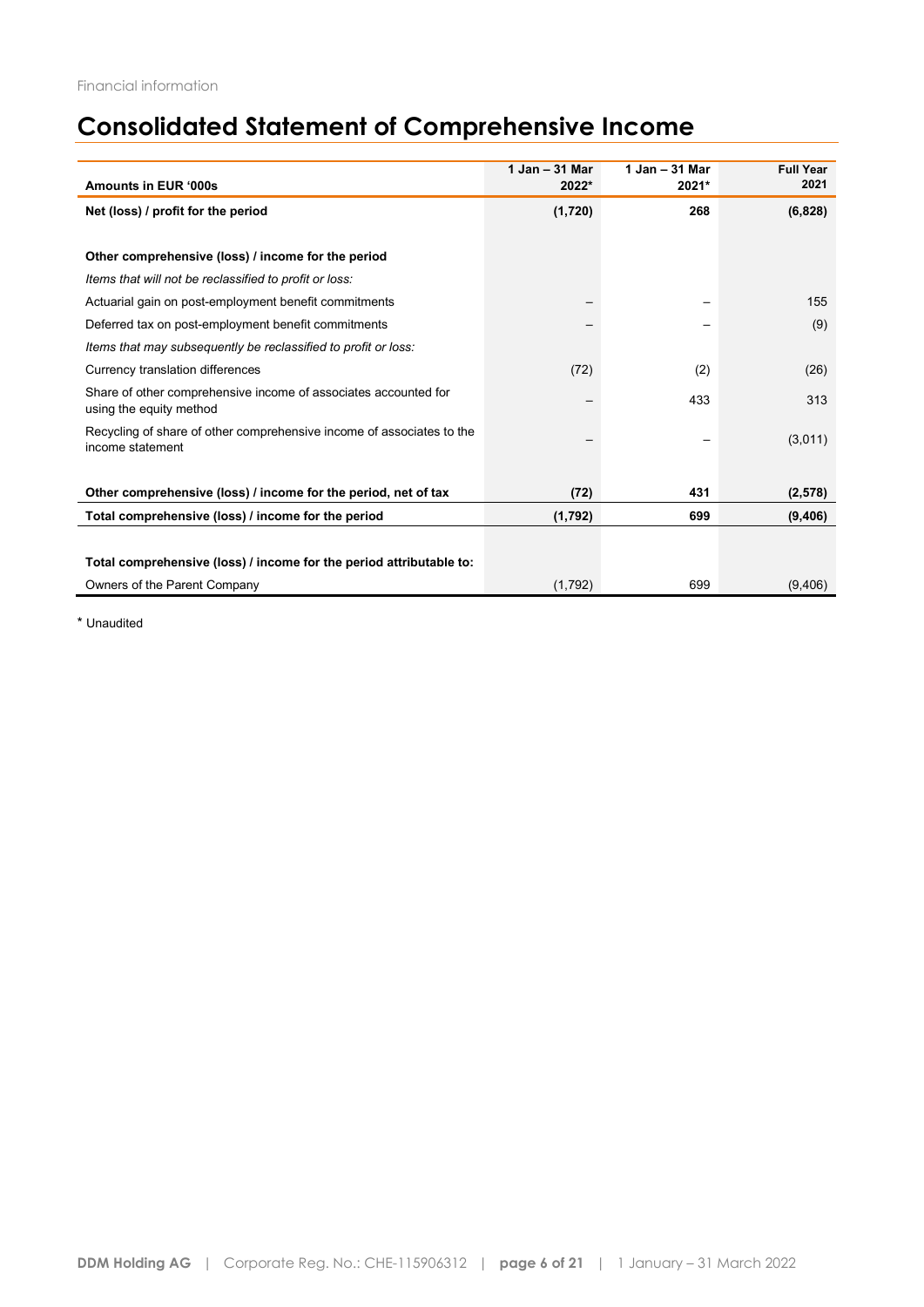# **Consolidated Balance Sheet**

| Amounts in EUR '000s<br><b>Notes</b>                           | 31 March<br>2022* | 31 December<br>2021 |
|----------------------------------------------------------------|-------------------|---------------------|
| <b>ASSETS</b>                                                  |                   |                     |
| <b>Current assets</b>                                          |                   |                     |
| Cash and cash equivalents                                      | 62,737            | 65,485              |
| Accounts receivable                                            | 3,450             | 1,711               |
| Prepaid expenses and accrued income                            | 4,623             | 2,957               |
| Other receivables                                              | 3,309             | 4,218               |
| Tax assets                                                     | 82                | 82                  |
| <b>Total current assets</b>                                    | 74,201            | 74,453              |
| Non-current assets                                             |                   |                     |
| Financial assets at fair value<br>7                            | 53,155            | 51,547              |
| 4<br>Distressed asset portfolios                               | 74,781            | 81,594              |
| Other long-term receivables from investments<br>4              | 6,767             |                     |
| 5<br>Investment in joint venture                               | 32,194            | 31,819              |
| 3<br>Deferred tax assets                                       | 2,196             | 2,269               |
| 12<br>Other non-current assets                                 | 1,368             | 1,356               |
| 8<br>Tangible assets                                           | 60                | 68                  |
| Right-of-use assets                                            | 130               | 146                 |
| Intangible assets<br>9                                         | 732               | 782                 |
| Goodwill<br>9                                                  | 4,160             | 4,160               |
| <b>Total non-current assets</b>                                | 175,543           | 173,741             |
| <b>TOTAL ASSETS</b>                                            | 249,744           | 248,194             |
| <b>SHAREHOLDERS' EQUITY AND LIABILITIES</b>                    |                   |                     |
| Shareholders' equity                                           |                   |                     |
| Share capital                                                  | 11,780            | 11,780              |
| Share premium                                                  | 21,030            | 21,030              |
| Other reserves                                                 | (642)             | (570)               |
| Retained earnings including net (loss) / profit for the period | (51)              | 1,669               |
| Total shareholders' equity                                     | 32,117            | 33,909              |
| <b>Current liabilities</b>                                     |                   |                     |
| Accounts payable                                               | 1,465             | 1,990               |
| Accrued expenses and deferred income                           | 1,817             | 2,697               |
| <b>Tax liabilities</b>                                         | 154               | 569                 |
| Lease liabilities                                              | 86                | 86                  |
| Accrued interest                                               | 10,327            | 5,548               |
| 10<br>Loans and borrowings                                     | 17,921            | 17,842              |
| <b>Total current liabilities</b>                               | 31,770            | 28,732              |
| Long-term liabilities                                          |                   |                     |
| 3<br>Deferred tax liabilities                                  | 629               | 629                 |
| Lease liabilities                                              | 69                | 83                  |
| 10<br>Loans and borrowings                                     | 183,690           | 183,452             |
| Post-employment benefit commitments                            | 1,469             | 1,389               |
| <b>Total long-term liabilities</b>                             | 185,857           | 185,553             |
| TOTAL SHAREHOLDERS' EQUITY AND LIABILITIES                     | 249,744           | 248,194             |

**Unaudited**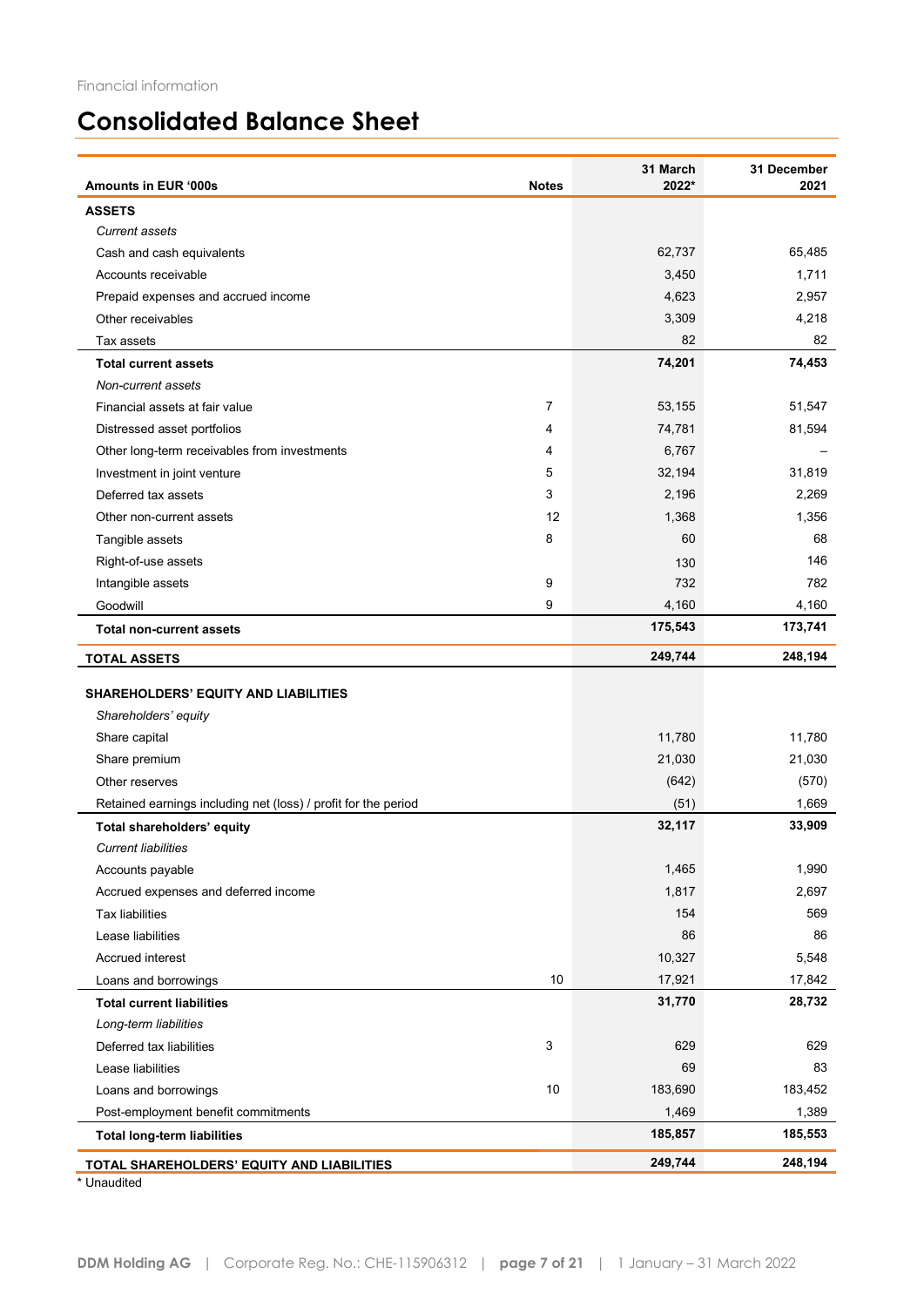# **Consolidated Cash Flow Statement**

|                                                                                                             | 1 Jan - 31 Mar | 1 Jan - 31 Mar | <b>Full Year</b> |
|-------------------------------------------------------------------------------------------------------------|----------------|----------------|------------------|
| Amounts in EUR '000s                                                                                        | 2022*          | 2021*          | 2021*            |
| Cash flow from operating activities                                                                         |                |                |                  |
| Net (loss) / profit for the period                                                                          | (1,720)        | 268            | (6,828)          |
| Cash distribution from associate and joint venture                                                          | 1,939          | 2,037          | 10,214           |
| Adjustments for non-cash items:                                                                             |                |                |                  |
| Amortization of invested assets                                                                             | 6,108          | 7,439          | 23,293           |
| Revaluation and impairment of invested assets                                                               | (1,708)        | (532)          | (5,001)          |
| Share of net profits of associate and joint venture                                                         | (2, 545)       | (955)          | (3,631)          |
| Depreciation, amortization, and impairment of tangible<br>and intangible assets                             | 74             | 80             | 392              |
| <b>Financial income</b>                                                                                     | (467)          | (10)           | (81)             |
| <b>Financial expenses</b>                                                                                   | 8,750          | 3,596          | 21,511           |
| Unrealized exchange (profit) / loss                                                                         | (3)            | 90             | (271)            |
| Tax (income) / expense                                                                                      | 112            | 235            | (743)            |
| Other items not affecting cash                                                                              | 201            | 262            | (363)            |
| Interest paid                                                                                               |                | (1, 917)       | (13, 738)        |
| Call premium paid                                                                                           |                |                | (2,408)          |
| Tax paid                                                                                                    |                |                | (167)            |
| Cash flow from operating activities before working<br>capital changes<br><b>Working capital adjustments</b> | 10,741         | 10,593         | 22,179           |
| (Increase) / decrease in accounts receivable                                                                | (1,739)        | (3,245)        | (5,029)          |
| (Increase) / decrease in other receivables                                                                  | (757)          | (2,704)        | (2,912)          |
| Increase / (decrease) in accounts payable                                                                   | (525)          | (207)          | 611              |
| Increase / (decrease) in other current liabilities                                                          | (880)          | (233)          | (1, 270)         |
| Net cash flow from operating activities                                                                     | 6,840          | 4,204          | 13,579           |
| Cash flow from investing activities                                                                         |                |                |                  |
| Purchases of distressed asset portfolios                                                                    | (4,570)        |                | (17, 527)        |
| Purchases of financial assets at fair value                                                                 | (4, 507)       |                | (13, 416)        |
| Purchases of associates and joint ventures                                                                  |                |                | (8, 521)         |
| Purchases of tangible and intangible assets                                                                 |                |                | (9)              |
| Net cash flow received / (used) in investing activities<br><b>Cash flow from financing activities</b>       | (9,077)        |                | (39, 473)        |
| Principal element of lease payments                                                                         | (14)           | (2)            | (75)             |
| Proceeds from issuance of loans                                                                             |                |                | 182,756          |
| Repayment of loans                                                                                          |                | (13,000)       | (122, 590)       |
| Net cash flow received / (used) in financing activities                                                     | (14)           | (13,002)       | 60,091           |
| Cash flow for the period                                                                                    | (2, 251)       | (8,798)        | 34,197           |
| Cash and cash equivalents less bank overdrafts at                                                           | 65,485         | 31,416         | 31,416           |
| beginning of the period<br>Foreign exchange losses on cash and cash equivalents                             | (497)          | (73)           | (128)            |
| Cash and cash equivalents less bank overdrafts at end                                                       | 62,737         | 22,545         | 65,485           |
| of period                                                                                                   |                |                |                  |

\* Unaudited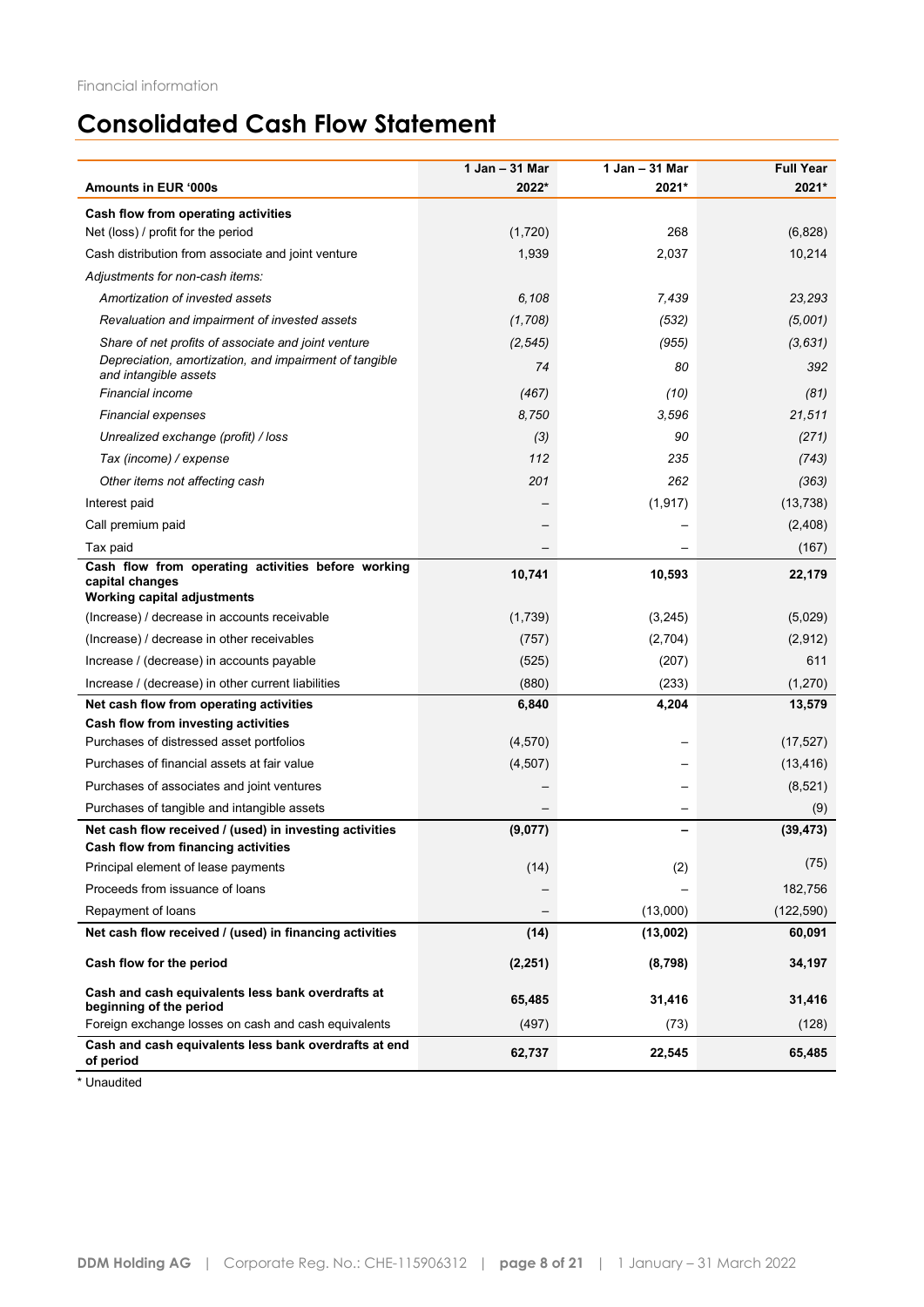# **Consolidated Statement of Changes in Equity**

|                                                     |               |              |                       | <b>Retained</b> |         |
|-----------------------------------------------------|---------------|--------------|-----------------------|-----------------|---------|
|                                                     |               |              |                       | earnings        |         |
|                                                     |               |              |                       | including net   |         |
|                                                     |               | <b>Share</b> |                       | profit / (loss) | Total   |
| Amounts in EUR '000s                                | Share capital | premium      | <b>Other reserves</b> | for the period  | equity  |
| Balance at 1 January 2021                           | 11,780        | 21,030       | 2,163                 | 8,342           | 43,315  |
|                                                     |               |              |                       |                 |         |
| Net profit for the period                           |               |              |                       | 268             | 268     |
| Other comprehensive income / (loss)                 |               |              |                       |                 |         |
| Currency translation differences                    |               |              | (2)                   |                 | (2)     |
| Share of other comprehensive income of              |               |              |                       |                 |         |
| associates accounted for using the equity<br>method |               |              | 433                   |                 | 433     |
|                                                     |               |              |                       |                 |         |
| Total comprehensive income                          |               |              | 431                   | 268             | 699     |
| Transactions with owners                            |               |              |                       |                 |         |
| <b>Total transactions with owners</b>               |               |              |                       |                 |         |
| Balance at 31 March 2021*                           | 11,780        | 21,030       | 2,594                 | 8,610           | 44,014  |
|                                                     |               |              |                       |                 |         |
| Balance at 1 January 2022                           | 11,780        | 21,030       | (570)                 | 1,669           | 33,909  |
|                                                     |               |              |                       |                 |         |
| Net loss for the period                             |               |              |                       | (1,720)         | (1,720) |
| <b>Other comprehensive loss</b>                     |               |              |                       |                 |         |
| Currency translation differences                    |               |              | (72)                  |                 | (72)    |
| <b>Total comprehensive loss</b>                     |               |              | (72)                  | (1,720)         | (1,792) |
|                                                     |               |              |                       |                 |         |
| Transactions with owners                            |               |              |                       |                 |         |
| <b>Total transactions with owners</b>               |               |              |                       |                 |         |
| Balance at 31 March 2022*                           | 11,780        | 21,030       | (642)                 | (51)            | 32,117  |
|                                                     |               |              |                       |                 |         |

\* Unaudited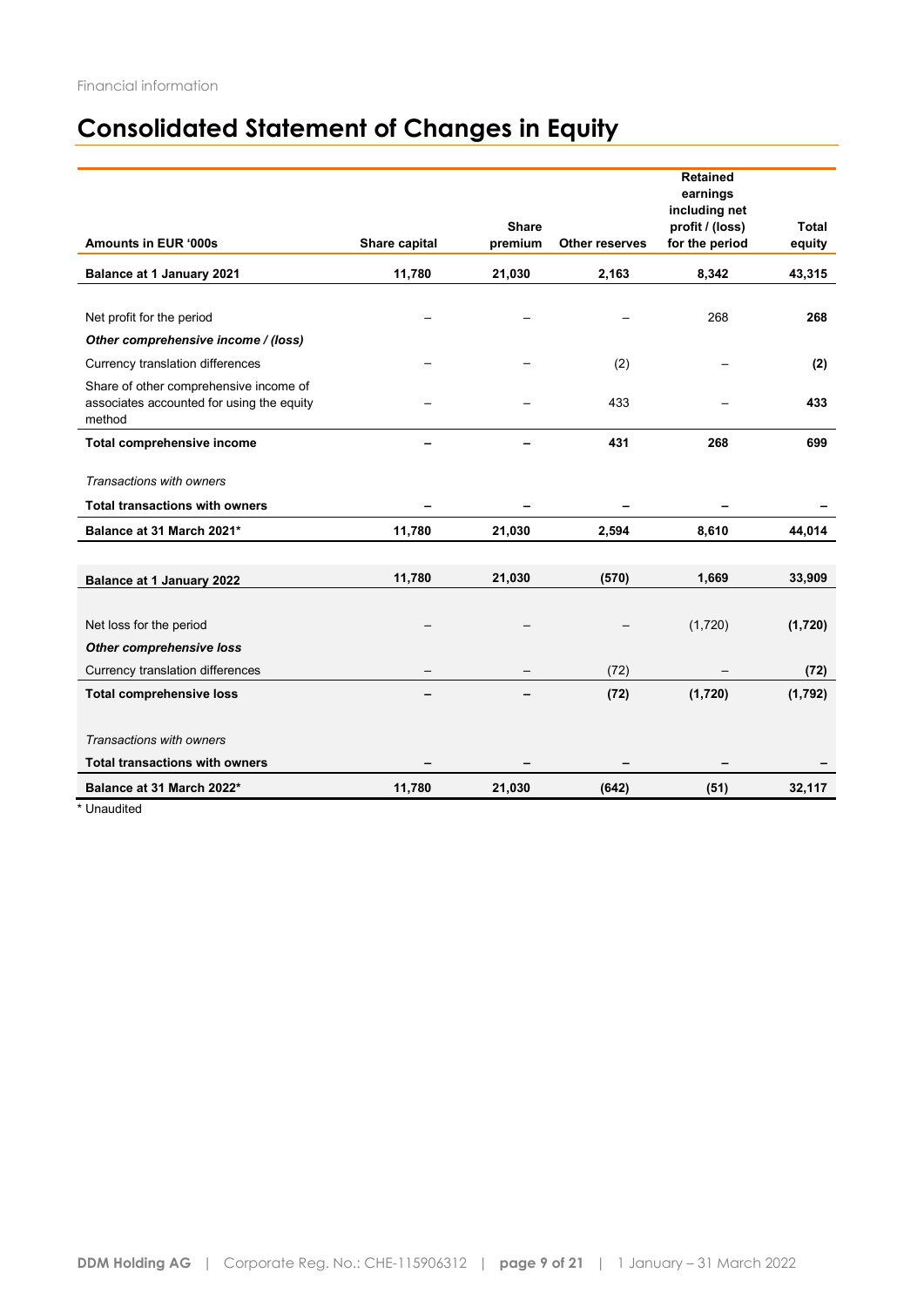### **Notes**

#### **Note 1. Basis of preparation**

These consolidated financial statements (the "financial statements") of DDM Holding AG and its subsidiaries (together "DDM" or "the Company") have been prepared in accordance with IAS 34 Interim Financial Reporting, are unaudited, and should be read in conjunction with DDM's last annual consolidated financial statements as of and for the year ended 31 December 2021. DDM's principal accounting policies are set out in Note 3 to the consolidated financial statements in the Annual Report 2021 and conform with International Financial Reporting Standards (IFRS). The ultimate parent company is DDM Group Finance S.A, a Luxembourg registered company owning 95.2% of the shares in DDM Holding AG at 31 March 2022.

In addition to the financial measures defined in IFRS, certain key figures, which qualify as alternative performance measures (APMs) are presented to reflect the underlying business performance and enhance comparability from period to period. These APMs should not be considered as a substitute for measures defined under IFRS. Please refer to page 19 for a reconciliation of alternative performance measures including adjusted gross collections, adjusted net collections, adjusted cash EBITDA and adjusted net (loss) / profit for the period.

All amounts are reported in thousands of Euros (EUR k), unless stated otherwise. Rounding differences may occur.

#### *Subsidiaries*

Subsidiaries are all entities (including special purpose entities) over which DDM Holding AG has control. DDM Holding AG controls an entity when it is exposed to, or has rights to, variable returns from its involvement with the entity and has the ability to affect those returns through its power to direct the activities of the entity. Subsidiaries are fully consolidated from the date on which control is transferred to the group and are de-consolidated from the date on which control ceases. Intercompany transactions, balances, and unrealized gains on transactions between group companies are eliminated.

|                                   |                             |                 | 31 March | 31 December |
|-----------------------------------|-----------------------------|-----------------|----------|-------------|
| <b>Subsidiaries</b>               | <b>Consolidation method</b> | <b>Domicile</b> | 2022     | 2021        |
| DDM Group AG                      | Fully consolidated          | Switzerland     | 100%     | 100%        |
| DDM Invest III AG                 | Fully consolidated          | Switzerland     | 100%     | 100%        |
| DDM Mergeco AG                    | Fully consolidated          | Switzerland     | 100%     | 100%        |
| DDM Debt AB                       | Fully consolidated          | Sweden          | 100%     | 100%        |
| DDM Finance AB                    | Fully consolidated          | Sweden          | 100%     | 100%        |
| DDM Invest V d.o.o.               | Fully consolidated          | Slovenia        | 100%     | 100%        |
| DDM Invest VII d.o.o.             | Fully consolidated          | Slovenia        | 100%     | 100%        |
| DDM Debt Management d.o.o Beograd | Fully consolidated          | Serbia          | 100%     | 100%        |
| DDM Debt Romania S.R.L            | Fully consolidated          | Romania         | 100%     | 100%        |
| DDM REO Adria d.o.o.              | Fully consolidated          | Croatia         | 100%     | 100%        |
| Finalp Zrt.                       | Fully consolidated          | Hungary         | 100%     | 100%        |

#### *Joint ventures*

The Company applies IFRS 11 Joint Arrangements, where DDM, together with one or several parties have joint control over an arrangement in accordance with a shareholder agreement. DDM's joint arrangement with B2Holding where each party holds 50% of the share capital and voting rights of CE Partner S.à r.l. and CE Holding Invest S.C.S (the "Joint Venture") is classified as a joint venture, as DDM is entitled to 50% of the net assets of the Joint Venture rather than having a direct entitlement to assets and responsibility for liabilities. The equity method is applied when accounting for the joint venture. Under the equity method of accounting the investment is recognized at cost and subsequently adjusted to DDM's 50% share of the change in the net assets of the Joint Venture since the acquisition date.

The consolidated income statement includes DDM's share of earnings, and this is reported under Share of net profits / (losses) of joint venture. Dividends received from the joint venture are not recognized in the income statement and instead reduce the carrying value of the investment. The equity method is applied from the date joint control arises until the time it ceases, or if the joint venture becomes a subsidiary. Upon loss of joint control over the joint venture, and as such the equity method ceases, the Company measures and recognizes any difference between the carrying amount of the investment in the joint venture with the fair value of the remaining investment and/or proceeds from disposal which is recognized as a gain or loss directly in the income statement. The financial statements of the Joint Venture are prepared for the same reporting period as the Company.

|                         |                             |                 | 31 March | 31 December |
|-------------------------|-----------------------------|-----------------|----------|-------------|
| <b>Joint Ventures</b>   | <b>Consolidation method</b> | <b>Domicile</b> | 2022     | 2021        |
| CE Partner S.à r.l.     | Equity method               | Luxembourg      | 50%      | 50%         |
| CE Holding Invest S.C.S | Equity method               | Luxembourg      | 50%      | 50%         |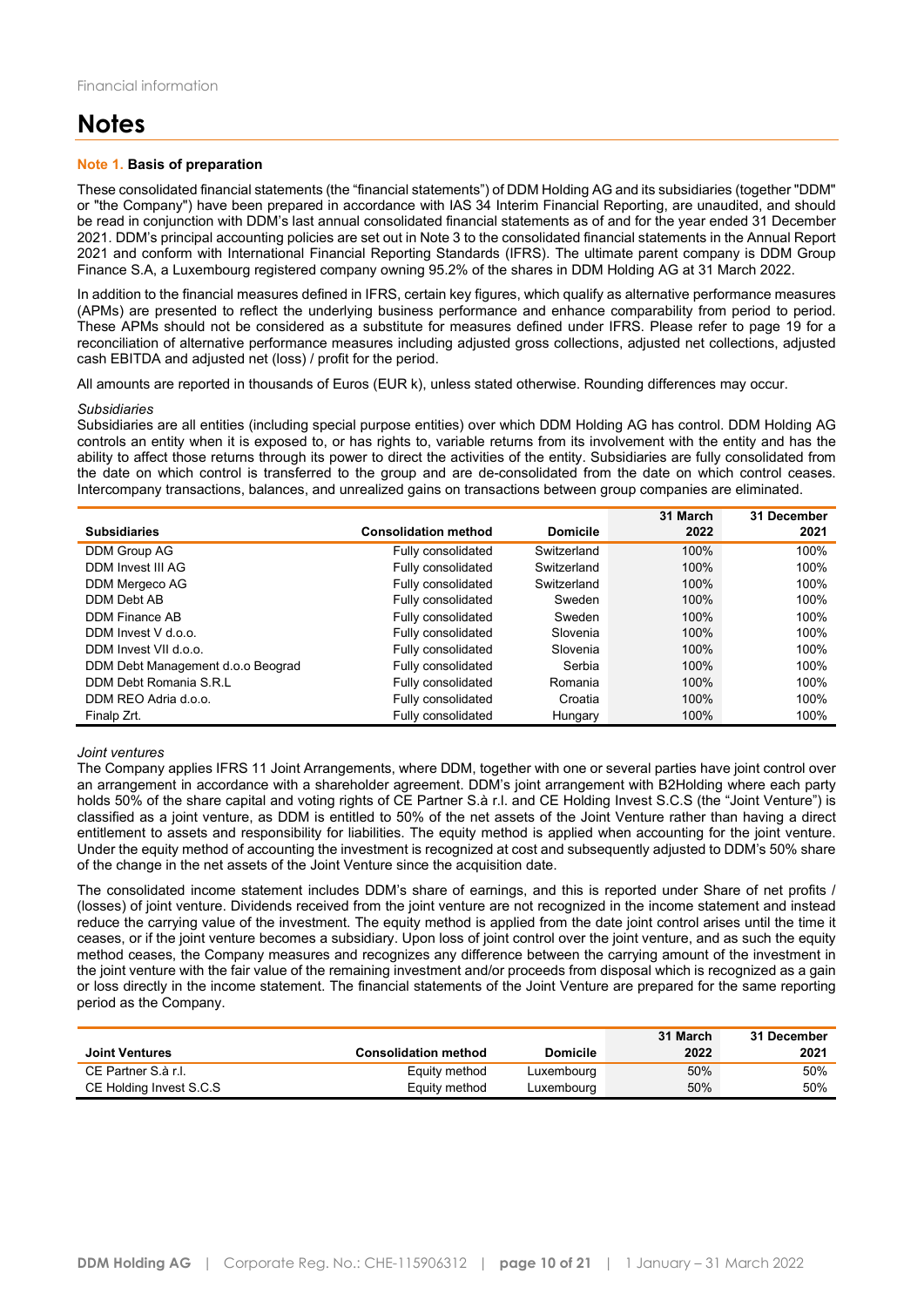#### *Note 1. Basis of preparation… continued*

#### *Associates*

Associates are all entities over which DDM Holding AG has significant influence but not control or joint control. This is generally the case where the group holds between 20% and 50% of the voting rights. Interests in associates are accounted for using the equity method. The carrying amount (including goodwill) of equity accounted investments is tested annually for impairment.

#### *Financial assets at fair value*

Equity-traded instruments and other investments that do not meet the criteria under IFRS 9 of cash flows consisting solely of payments of principle and interest (SPPI) and Hold to collect for being measured at amortised cost nor elected at FVTOCI are measured at fair value through profit or loss (FVTPL).

Financial assets held at FVTPL are initially recognised and subsequently measured at fair value at the end of each reporting period, with any fair value gains or losses recognised through financial income or expenses respectively in the consolidated income statement. Dividends or any interest earned on the financial assets are included within financial income.

During 2021, DDM acquired a 5% stake in Borgosesia S.p.A. ("Borgosesia"), an Italian investment platform specialized in secured non-performing loans and special situations measured at a closing share price of EUR 0.73/share at 31 March 2022 (31 December 2021: EUR 0.62/share), which resulted in a fair value gain of EUR 0.3m being recognized through financial income in the consolidated income statement during Q1 2022. The investment in Addiko Bank AG was reclassified from investment in associates in the prior year and measured at a closing share price of EUR 11.90/share at 31 March 2022 (31 December 2021: EUR 13.65/share), which resulted in a fair value loss of EUR 3.4m being recognized through financial expense in the consolidated income statement during Q1 2022. During 2021, DDM also invested into a total of EUR 15.8m of pre-IPO convertible bonds in Omnione S.A ("Omnio"), a leading innovator in Banking-as-a-Service measured at cost within financial assets at fair value level 3, which are due to mature in accordance with the terms of the pre-IPO convertible bonds on 31 December 2024 accruing at an annual rate of 2% cash interest and 6% Payment-in-Kind ("PIK"), including convertibility rights into ordinary shares of Omnio. In addition, EUR 7.9m was invested in Omnio during 2021 which is expected to be received by 31 December 2024 in line with the maturity of the pre-IPO convertible bonds accruing at an annual rate of 15% PIK. During 2022, DDM invested EUR 4.5m into a special purpose acquisition company that is located in Sweden.

#### *Post-employment benefit commitment*

The post-employment benefit commitment is calculated on an annual basis. In 2021 and 2022 one quarter of the estimated annual post-employment benefit commitment has been recorded in the consolidated interim financial statements of DDM Holding AG per quarter, with an adjustment in fourth quarter of each respective year for the final actuarial valuation.

#### **Note 2. Currency translation**

All entities prepare their financial statements in their functional currency. At 31 March 2022 all fully consolidated group entities have EUR as their functional currency, except for DDM Debt Management d.o.o Beograd, which has Serbian Dinar (RSD) as its functional currency, DDM Debt Romania S.R.L, which has Romanian Leu (RON) as its functional currency, DDM REO Adria d.o.o. which has Croatia Kuna (HRK) as its functional currency and Finalp Zrt., which has Hungarian Forint (HUF) as its functional currency.

#### **Note 3. Deferred taxes**

Income tax expense reported for the business year includes the income tax expense of consolidated subsidiaries (calculated from their taxable income with the tax rate applicable in the relevant country). Income tax expense also includes deferred taxes, which have been recognized on the temporary differences arising from the invested assets (difference between the reported book values for tax and accounting purposes). Deferred income tax assets on temporary differences and tax losses carried forward are reported to the extent that it is probable that future profit will be available, against which the temporary differences can be utilized.

The amount of deferred tax assets is reduced when they are utilized or when it is no longer deemed likely that they will be utilized. The Company does not have group taxation, hence each legal entity is taxed separately. Under Swiss law, net operating losses can be carried forward for a period of up to seven years.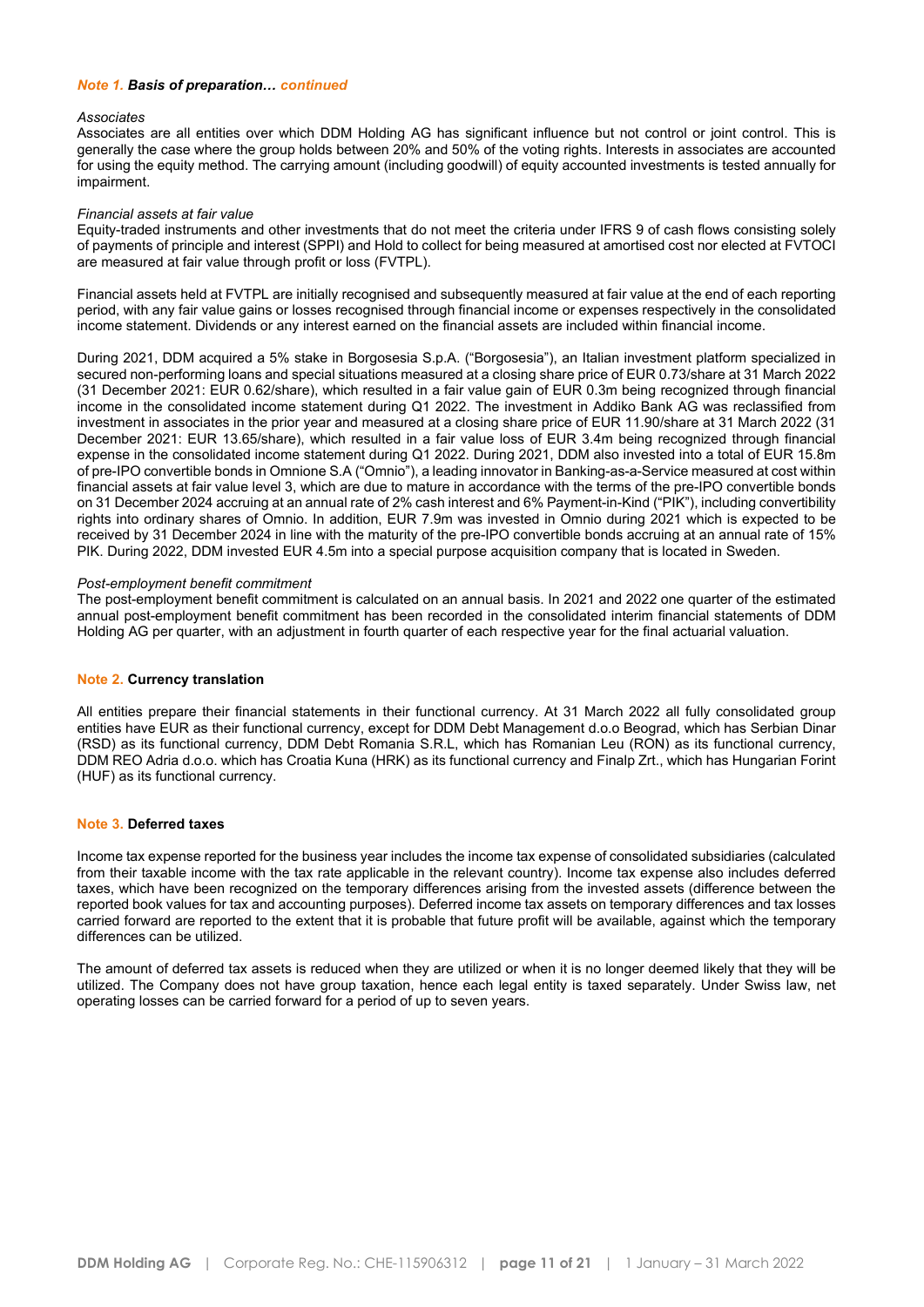#### **Note 4. Distressed asset portfolios**

DDM invests in distressed asset portfolios, where the receivables are directly against the debtor. The recognition of the acquisition of distressed asset portfolios is based on the DDM Group's own forecast of future cash flows from acquired portfolios. Distressed asset portfolios consist mainly of portfolios of non-performing debts purchased at prices significantly below their principal value. Such assets are classified as non-current assets. Reporting follows the effective interest method, where the carrying value of each portfolio corresponds to the present value of all projected future cash flows discounted by an initial effective interest rate determined on the date the portfolio was acquired, based on the relation between purchase price and the projected future cash flows on the acquisition date. Changes in the carrying value of the portfolios are reported as amortization, revaluation and impairment for the period.

If the fair value of the investment at the acquisition date exceeds the purchase price, the difference results in a "gain on bargain purchase" in the income statement within the line "interest income on invested assets". The gain on bargain purchase relates to the fair value measurement of the investment (purchase price allocation).

The acquisition method of accounting is used to account for all business combinations, the excess of the consideration transferred for the acquisition over the fair value of the net identifiable assets acquired is recorded as goodwill. If those amounts are less than the fair value of the net identifiable assets of the business acquired, the difference is recognized directly in profit or loss as a bargain purchase within the line "other operating income".

Cash flow projections are made at the portfolio level since each portfolio consists of a large number of receivables. Assumptions must be made at each reporting date as to the expected timing and amount of future cash flows. Cash flows include the nominal amount, reminder fees, collection fees and late interest that are expected to be received from debtors less forecasted collection costs. These projections are updated at each reporting date based on actual collection information, planned collection actions as well as macroeconomic scenarios and the specific features of the assets concerned. These scenarios are probability weighted according to their likely occurrence. The scenarios include a central scenario, based on the current economic environment, and upside and downside scenarios.

The estimation and application of this forward-looking information requires significant judgment and is subject to appropriate internal governance and scrutiny. Changes in cash flow forecasts are treated symmetrically i.e. both increases and decreases in forecast cash flows affect the portfolios' book value and as a result "Revenue on invested assets". If there is objective evidence that one or more events have taken place that will have a positive impact on the timing or amount of future cash flows, or a negative impact on the timing of future cash flows then this is recorded within the line "Revaluation of invested assets".

DDM assesses at each reporting date whether there is objective evidence that a portfolio is impaired. A portfolio is impaired and impairment losses are incurred only if there is objective evidence of impairment as a result of one or more events that occurred after the initial recognition of the asset (a 'loss event') and that loss event (or events) has an impact on the estimated future cash flows of the portfolio that can be reliably estimated. This is recorded within the line "Impairment of invested assets". If, in a subsequent period, the amount of the impairment loss decreases, and the decrease can be related objectively to an event occurring after the impairment was recognized, the reversal of the previously recognized impairment loss is recognized in the consolidated income statement (within the line "Impairment of invested assets"). If DDM sells a portfolio for a higher or lower amount than its carrying value, the resulting gain or loss on disposal is recognized in the consolidated income statement (within the line "Interest income on invested assets").

The carrying values of distressed asset portfolios are distributed by currency as follows:

| Distressed asset portfolios by currency, EUR '000s | 31 March<br>2022 | 31 December<br>2021 |
|----------------------------------------------------|------------------|---------------------|
| <b>HRK</b>                                         | 51,875           | 51,179              |
| <b>EUR</b>                                         | 9,752            | 9,155               |
| <b>HUF</b>                                         | 7,632            | 8,325               |
| <b>PLN</b>                                         | 5,569            | 5,781               |
| <b>RON</b>                                         | 4,900            | 5,279               |
| <b>RSD</b>                                         | 1,751            | 1,591               |
| <b>CZK</b>                                         | 69               | 284                 |
| <b>Total</b>                                       | 81,548           | 81,594              |

DDM considers there to be no material differences between the financial asset values in the consolidated balance sheet and their fair value.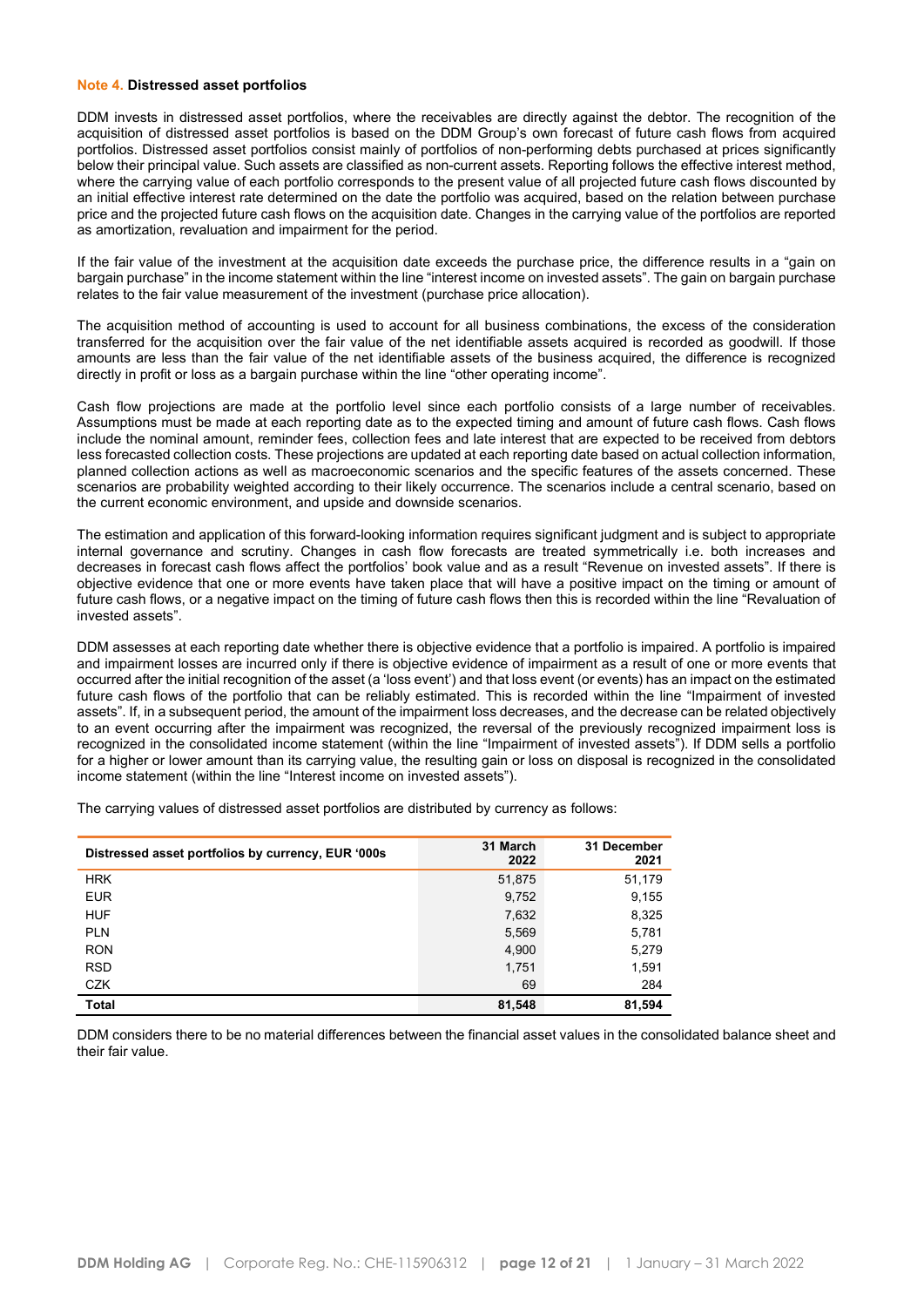#### **Note 5. Investment in joint venture**

On 31 May 2019, DDM acquired a distressed asset portfolio containing secured corporate receivables in Croatia through a 50/50 joint venture with B2Holding. As part of the co-investment structure with B2Holding, DDM became 50% owner of the share capital and voting rights of CE Partner S.à r.l. and CE Holding Invest S.C.S. (the "Joint Venture") registered in Luxembourg.

The investment is accounted for using the equity method in accordance with IFRS 11 Joint Arrangements and has changed as follows during the period:

| Investment in joint venture<br><b>EUR '000s</b>     | 31 March<br>2022 | 31 December<br>2021 |
|-----------------------------------------------------|------------------|---------------------|
| Balance at beginning of the year                    | 31,819           | 25,691              |
| Additions                                           |                  | 8,521               |
| Share of net profits of joint venture               | 2,545            | 2,258               |
| Incremental net distribution from the joint venture | (2, 170)         | (4,651)             |
| Balance at end of the period                        | 32.194           | 31,819              |

Cash distributions of EUR 1.9m (FY 2021: EUR 5.6m) have been received from the joint venture during Q1 2022, of which EUR 1.1m relates to 2021 and EUR 0.8m relates to 2022. A further EUR 1.3m (31 December 2021: EUR 1.1m) has been reclassified to accounts receivable at the end of the period.

#### **Note 6. Investment in associates**

On 9 March 2020, DDM acquired a 9.9% shareholding in Addiko Bank for a cash consideration totaling approximately EUR 30m.

Following the acquisition of a 9.9% stake in Addiko Bank that closed during March 2020, the results for the period up to 17 December 2021 include EUR 1.4m of share of net profits of the associate in the income statement and EUR 0.3m of share of other comprehensive income of associates accounted for using the equity method in other comprehensive income. DDM received a capital dividend amounting to EUR 0.7m on 4 May 2021 and a further EUR 3.9m capital dividend on 11 November 2021 from Addiko Bank.

The investment was previously accounted for using the equity method in accordance with IAS 28 Associates and has changed as follows during the period:

| <b>Investment in associates</b><br><b>EUR '000s</b>                                        | 31 March<br>2022 | 31 December<br>2021 |
|--------------------------------------------------------------------------------------------|------------------|---------------------|
| Balance at beginning of the year                                                           |                  | 32,986              |
| Additions                                                                                  |                  |                     |
| Share of net profits in the income statement                                               |                  | 1.373               |
| Share of other comprehensive income of associates<br>accounted for using the equity method |                  | 313                 |
| Reclassification to financial assets at fair value                                         |                  | (26, 351)           |
| Dividends received & other                                                                 |                  | (4,622)             |
| Fair value loss recognized in the income statement                                         |                  | (3,699)             |
| Balance at end of the period                                                               |                  |                     |

In January 2021, a non-binding forward flow agreement and commitment to acquire a further 10.1% shareholding in Addiko Bank was signed, however this was not pursued and DDM did not increase its shareholding above the existing 9.9% held. DDM is no longer pursuing the plan to increase its shareholding in Addiko Bank following the agreement that was announced on 17 December 2021 to acquire 100% of the share capital of Swiss Bankers. At 31 December 2021, DDM had an effective influence on the Supervisory Board of Addiko Bank of 12.5% (as there are 8 Board Members in total appointed) which is below the required 20% and therefore DDM reached the conclusion that it is no longer presumed to be able to exert significant influence over Addiko Bank and therefore the investment in Addiko Bank was reclassified to a financial asset at fair value. This resulted in a EUR 3.7m fair value loss recognized within financial expenses in the income statement measured at a closing share price of EUR 13.65/share on 31 December 2021, partially offset by EUR 3.0m of other comprehensive income being recycled to the income statement.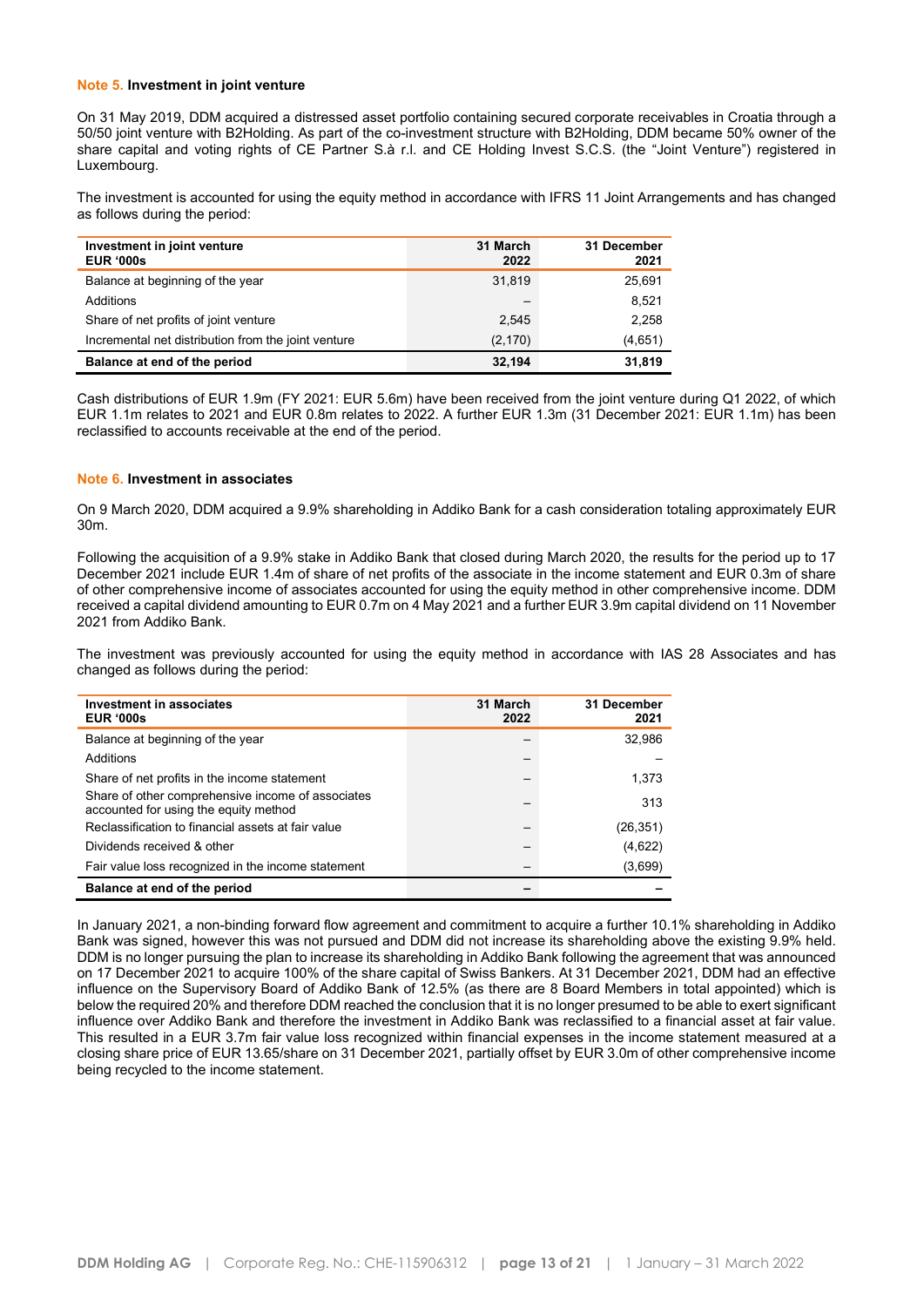#### **Note 7. Financial assets at fair value**

Equity-traded instruments and other investments that do not meet the criteria under IFRS 9 of cash flows consisting solely of payments of principle and interest (SPPI) and Hold to collect for being measured at amortised cost nor elected at FVTOCI are measured at fair value through profit or loss (FVTPL).

Financial assets held at FVTPL are initially recognised and subsequently measured at fair value at the end of each reporting period, with any fair value gains or losses recognised through financial income or expenses respectively in the consolidated income statement. Dividends or any interest earned on the financial assets are included within interest income.

During 2021, DDM acquired a 5% stake in Borgosesia S.p.A. ("Borgosesia"), an Italian investment platform specialized in secured non-performing loans and special situations measured at a closing share price of EUR 0.73/share at 31 March 2022 (31 December 2021: EUR 0.62/share), which resulted in a fair value gain of EUR 0.3m being recognized through financial income in the consolidated income statement during Q1 2022. The investment in Addiko Bank AG was reclassified from investment in associates in the prior year and measured at a closing share price of EUR 11.90/share at 31 March 2022 (31 December 2021: EUR 13.65/share), which resulted in a fair value loss of EUR 3.4m being recognized through financial expense in the consolidated income statement during Q1 2022. During 2021, DDM also invested into a total of EUR 15.8m of pre-IPO convertible bonds in Omnione S.A ("Omnio"), a leading innovator in Banking-as-a-Service measured at cost within financial assets at fair value level 3, which are due to mature in accordance with the terms of the pre-IPO convertible bonds on 31 December 2024 accruing at an annual rate of 2% cash interest and 6% Payment-in-Kind ("PIK"), including convertibility rights into ordinary shares of Omnio. In addition, EUR 7.9m was invested in Omnio during 2021 which is expected to be received by 31 December 2024 in line with the maturity of the pre-IPO convertible bonds accruing at an annual rate of 15% PIK. During 2022, DDM invested EUR 4.5m into a special purpose acquisition company that is located in Sweden.

| Financial assets at fair value<br><b>EUR '000s</b>              | 31 March<br>2022 | 31 December<br>2021 |
|-----------------------------------------------------------------|------------------|---------------------|
| Balance at beginning of the year                                | 51.547           |                     |
| Additions                                                       | 4,507            | 13,416              |
| <b>Accrued PIK interest</b>                                     | 172              |                     |
| Exchange movements                                              | 45               |                     |
| Reclassification from investment in associates at fair<br>value |                  | 26.351              |
| Reclassification from accounts receivable                       |                  | 11.780              |
| Net fair value loss recognized in the income statement          | (3, 116)         |                     |
| Balance at end of the period                                    | 53,155           | 51,547              |

#### **Note 8. Tangible assets**

Tangible assets are stated at cost less accumulated depreciation and accumulated impairment losses. Cost includes expenditures that are directly attributable to the acquisition of the asset. Subsequent costs are included in the asset's carrying amount or recognized as a separate asset as appropriate only when it is probable that future economic benefits associated with the item will flow to the Company and the cost can be measured reliably. Repairs and maintenance costs are charged to the income statement during the period in which they are incurred.

The major categories of tangible assets are depreciated on a straight-line basis as follows:

Furniture 5 years Computer hardware 5 years

The Company distributes the amount initially recognized for a tangible asset between its significant components and depreciates each component separately. The carrying amount of a replaced component is derecognized when replaced. The residual value method of amortization and the useful lives of the assets are reviewed annually and adjusted if appropriate. Impairment and gains and losses on disposals of tangible assets are included in other operating expenses.

#### **Note 9. Intangible assets**

(i) Identifiable intangible assets

The Company's identifiable intangible assets are stated at cost less accumulated amortization and include the "FUSION" computer software that was developed in-house in cooperation with external IT consultancy firms that has a finite useful life. FUSION is the proprietary IT system which integrates investment data, case data, payment data and activity data into one effective and comprehensive IT system. This asset is capitalized and amortized on a straight-line basis in the income statement over its expected useful life of 5 years.

(ii) Goodwill

On the date of acquisition the assets and liabilities of acquired subsidiaries or businesses are valued at fair value and in accordance with uniform group policies. The excess of the acquisition price over the revalued net assets of the acquired company or the acquired parts of the business is recognized as goodwill in the balance sheet. Goodwill is tested annually for impairment or at any time if an indication of impairment exists.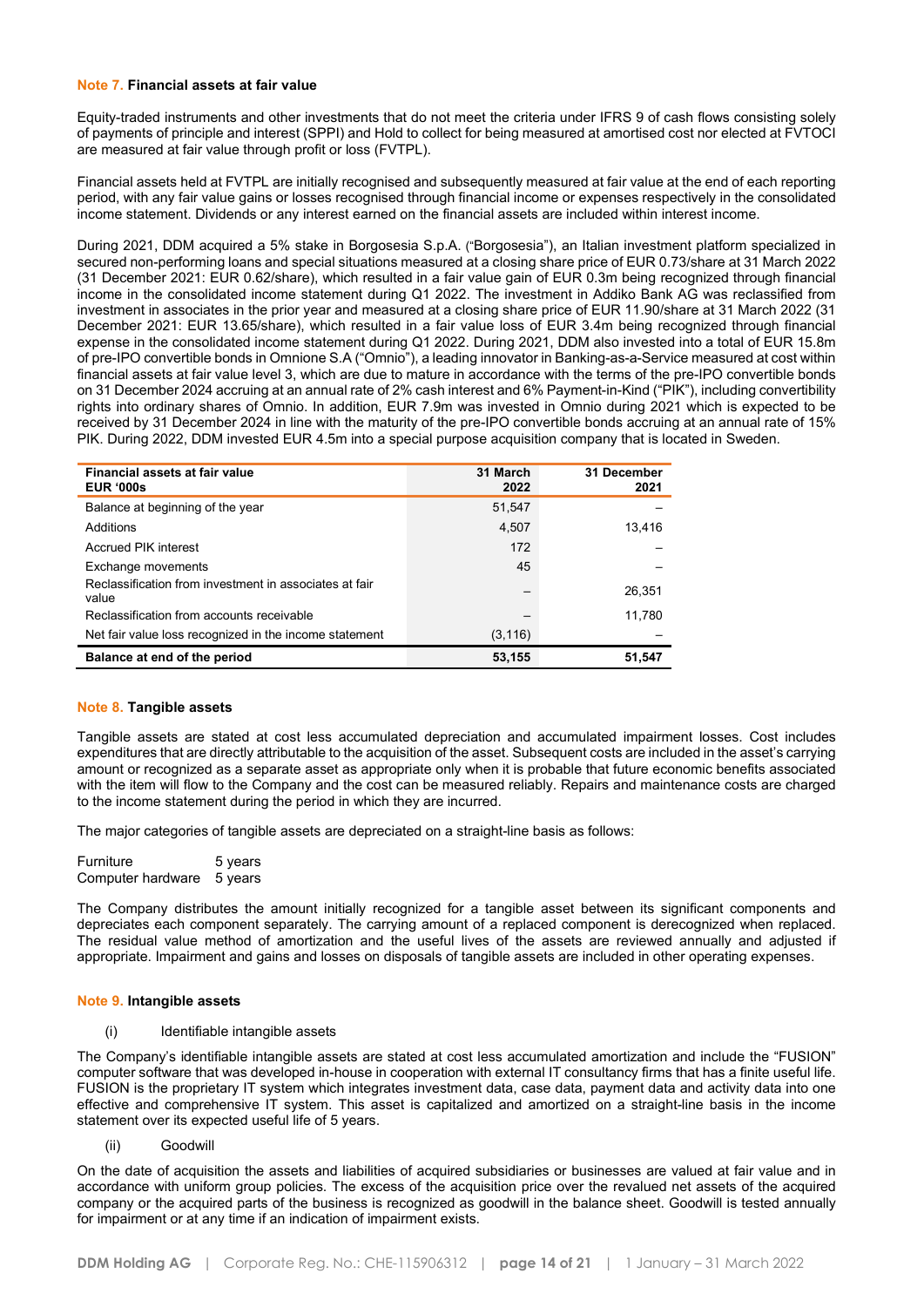#### **Note 10. Loans and borrowings**

The Group had the following borrowings outstanding during the periods ending 31 March 2022 and/or 31 December 2021:

#### Bond loan EUR 200m

On 19 April 2021, DDM Debt AB (publ) ("DDM Debt") issued EUR 150m of senior secured fixed rate bonds at 9% within a total framework amount of EUR 300m. The bonds with ISIN number SE0015797683 have a final maturity date of 19 April 2026 and are listed on the Corporate Bond list at Nasdaq Stockholm. The proceeds from the new bond issue were mainly employed towards refinancing the existing EUR 100m and EUR 33.5m bonds (of which EUR 23m of the EUR 100m bonds were already held by DDM Debt) and for investments and acquisitions.

On 21 September 2021, DDM Debt successfully completed a EUR 50M tap issue under the EUR 300M senior secured bond framework. The bond tap issue was placed at a price of 102.0%. Following the tap issue the total outstanding amount of DDM Debt's bond loan is EUR 200m.

DDM Debt's financial instruments contain a number of financial covenants, including limits on certain financial indicators. The financial covenants according to the terms and conditions of the senior secured bonds are: an equity ratio of at least 20.00% and net interest bearing debt to ERC below 75.00%. The financial covenants must be complied with on an incurrence test basis. DDM's management carefully monitors these key financial indicators, so that it can quickly take measures if there is a risk that one or more limits may be exceeded. Please also refer to the financial statements of DDM Debt.

DDM Debt has pledged the shares in its material wholly-owned subsidiaries as security under the terms and conditions. DDM Finance AB is a guarantor of the bonds. In addition, the investors receive a first ranking share pledge over the shares of DDM Debt. The terms and conditions of DDM Debt's senior secured bonds contain a number of restrictions, including relating to distributions, the nature of the business, financial indebtedness, disposals of assets, dealings with related parties, negative pledges, new market loans, mergers and demergers and local credits. The terms and conditions of the senior secured bonds are available in their entirety on our website.

#### Senior secured notes EUR 18m

DDM Finance AB ("DDM Finance") has a total of EUR 18m of senior secured notes outstanding. DDM Finance used the majority of the net proceeds to provide a shareholder loan to DDM Finance's wholly owned direct subsidiary DDM Debt, which thereby qualifies as equity under the current DDM Debt senior secured bond terms. Under the terms and conditions investors receive a share pledge over the shares of DDM Finance, and any downstream loans to DDM Finance's direct subsidiary are pledged to investors as intercompany loans. The maturity date of the senior secured notes is 30 June 2022.

#### Bond loan EUR 100m

On 6 May 2021, DDM Debt redeemed in advance its EUR 100m senior secured bonds with ISIN SE0012454940 and its EUR 33.5m senior secured bonds with ISIN number SE0010636746, in accordance with Clause 9.3 (Voluntary total redemption (call option)) of the terms and conditions of the bonds. The bonds were redeemed each at the applicable call option (being 101.85 per cent. and 103.0 per cent. of the outstanding nominal amount for the EUR 100m bonds and EUR 33.5m bonds respectively) totaling EUR 3.0m paid, of which EUR 2.4m was expensed to the income statement and EUR 0.6m capitalized as part of the new bond issuance, plus accrued but unpaid interest. In addition, the remaining capitalized transaction costs of approximately EUR 1.5m were expensed to the income statement as a non-cash write off in relation to the existing bonds. The redemption amount was paid to the bondholders holding bonds on the relevant record date, being 29 April 2021. The bonds were de-listed from the corporate bond list of Nasdaq Stockholm in connection with the redemption date and the last day of trading occurred on 23 April 2021.

On 8 April 2019, DDM Debt issued EUR 100m of senior secured bonds priced at Euribor plus a margin of 9.25% within a total framework amount of EUR 150m. The bonds with ISIN number SE0012454940 had a final maturity date of 8 April 2022 and were listed on the Corporate Bond list at Nasdaq Stockholm. At the redemption date DDM Debt held EUR 23m of the EUR 100m senior secured bonds following bond buybacks.

#### Bond loan EUR 50m (EUR 33.5m at redemption date)

The EUR 33.5m bonds were redeemed in advance on 6 May 2021 (see "Bond loan EUR 100m" section above for further details).

On 11 December 2017, DDM Debt issued EUR 50m of senior secured bonds at 8% within a total framework amount of EUR 160m. The bonds with ISIN number SE0010636746 had a final maturity date of 11 December 2021 and were listed on the Corporate Bond list at Nasdaq Stockholm.

On 14 August 2020 DDM Debt AB completed a written procedure to request certain amendments to the terms and conditions of its up to EUR 160m senior secured bonds. The amendments incorporated a mandatory partial redemption structure, including a EUR 7.5m of nominal value bond buyback paid on 16 September 2020, EUR 5m bond cancellation on 18 December 2020, call structure and consent fee of 1% that was paid on 28 August 2020. On 30 March 2021 EUR 4m was repaid as part of the mandatory partial redemption structure.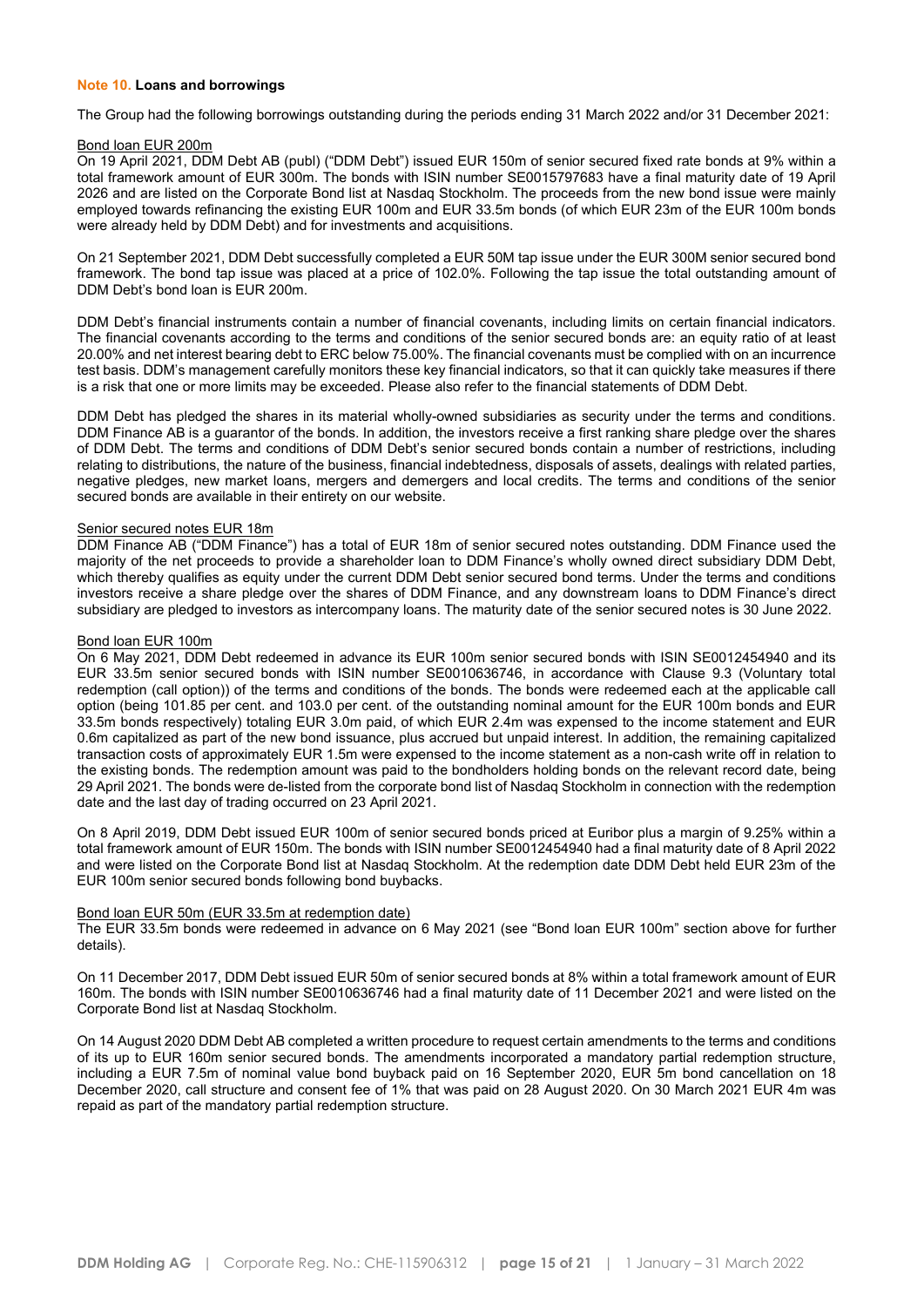#### *Note 10. Loans and borrowings… continued*

Maturity profile and carrying value of borrowings:

|                      | Less than<br>1 year | <b>Between</b><br>1 and 2 years | <b>Between</b><br>2 and 3 years | <b>Between</b><br>3 and 4 years | <b>Between</b><br>4 and 5 years | <b>Total</b> |
|----------------------|---------------------|---------------------------------|---------------------------------|---------------------------------|---------------------------------|--------------|
| <b>EUR '000s</b>     |                     |                                 |                                 |                                 |                                 |              |
| at 31 March 2022     |                     |                                 |                                 |                                 |                                 |              |
| Bond loan, 9%        |                     | -                               | -                               |                                 | 183,690                         | 183,690      |
| Senior secured notes | 17,921              | $\overline{\phantom{m}}$        | $\qquad \qquad$                 | $\qquad \qquad$                 | –                               | 17,921       |
| <b>Total</b>         | 17,921              | -                               | -                               | $\overline{\phantom{0}}$        | 183,690                         | 201,611      |
| at 31 December 2021  |                     |                                 |                                 |                                 |                                 |              |
| Bond loan, 9%        |                     |                                 | -                               |                                 | 183,452                         | 183,452      |
| Senior secured notes | 17,842              |                                 | -                               |                                 |                                 | 17,842       |
| Total                | 17,842              | -                               | -                               | -                               | 183,452                         | 201,294      |

Note: Bond loans are initially reported at fair value net of transaction costs incurred and subsequently stated at amortized cost using the effective interest method.

Fair value of borrowings:

| <b>EUR '000s</b>     | <b>IFRS 9 category</b>                  | Fair value category | Fair value | Carrying value |
|----------------------|-----------------------------------------|---------------------|------------|----------------|
| at 31 March 2022     |                                         |                     |            |                |
| Bond loan, 9%        | Financial liabilities at amortized cost | Level 2             | 178.829    | 183.690        |
| Senior secured notes | Financial liabilities at amortized cost | Level 2             | 18.000     | 17,921         |
| Total                |                                         |                     | 196.829    | 201,611        |
| at 31 December 2021  |                                         |                     |            |                |
| Bond loan, 9%        | Financial liabilities at amortized cost | Level 2             | 189.304    | 183.452        |
| Senior secured notes | Financial liabilities at amortized cost | Level 2             | 18.000     | 17,842         |
| Total                |                                         |                     | 207,304    | 201,294        |

#### **The levels in the hierarchy are:**

• Level 1 – Quoted prices on active markets for identical assets or liabilities.

- Level 2 Inputs other than quoted prices included within level 1 that are observable for the asset or liability either directly (such as prices) or indirectly (such as derived from prices). The fair value of the bond loans is calculated based on the bid price for a trade occurring close to the balance sheet date.
- Level 3 Inputs for the asset or liability that are not based on observable market data (that is unobservable inputs).

#### **Note 11. Revenue recognition**

Revenue on invested assets is the net amount of the cash collections (net of direct collection costs), amortization, revaluation and impairment of invested assets.

Gross collections are comprised of cash collections from the distressed asset portfolios held by DDM, before commission and fees to third parties. The gross amount of cash collected is recorded as "Gross collections" within the line "Interest income on invested assets" in the consolidated income statement. DDM discloses the alternative performance measure "Gross collections" in the notes separately, as it is a common measure to monitor the performance of portfolios in the debt purchasing industry.

Net collections is comprised of gross collections from the distressed asset portfolios held by DDM, minus commission and fees to third parties. The net amount of cash collected is recorded as "Net collections" within the line "Interest income on invested assets" in the consolidated income statement. DDM discloses the alternative performance measure "Net collections" in the notes separately, as it is an important measurement for DDM to monitor the performance of the portfolios and measure the cash available for operating expenses and to service its debt. DDM believes that disclosing net collections as a separate performance measure in the notes improves the transparency and understanding of DDM's financial statements and performance, meeting the expectations of its investors.

Collection costs are comprised of all expenses directly attributable to the collection of distressed asset portfolios, such as collection fees, commission, transaction costs, non-recoverable VAT on amounts collected and Swiss VAT where applicable. The collection costs differ from portfolio to portfolio depending on the country/jurisdiction and the specific features of the assets concerned.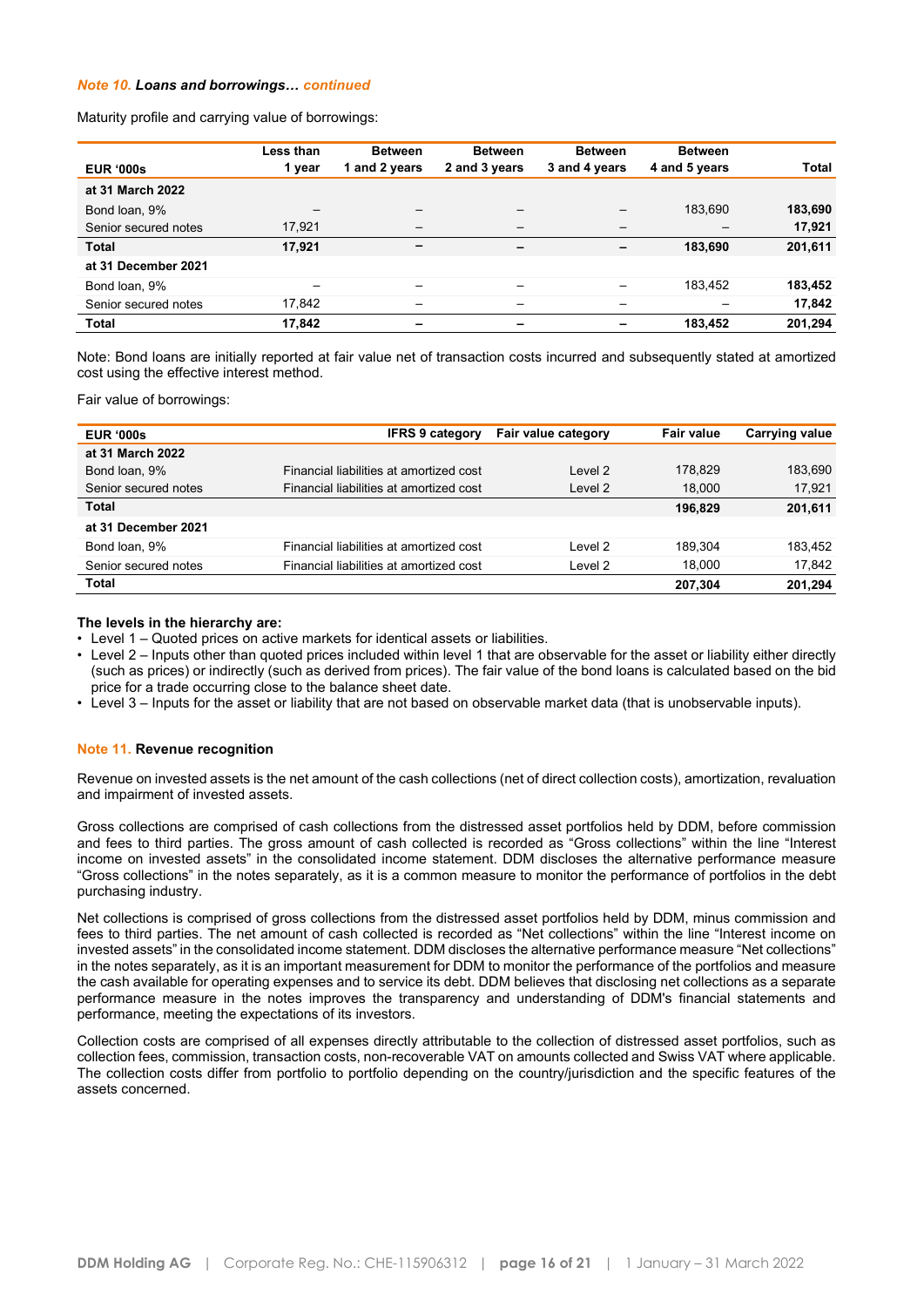#### *Note 11. Revenue recognition… continued*

|                                                           | 1 Jan - 31 Mar | 1 Jan - 31 Mar | <b>Full Year</b> |
|-----------------------------------------------------------|----------------|----------------|------------------|
| <b>EUR '000s</b>                                          | 2022           | 2021           | 2021             |
| <b>Gross collections</b>                                  | 12,109         | 13,946         | 45,185           |
| Collection and commission expenses                        | (1,778)        | (971)          | (6, 291)         |
| Net collections by country:                               |                |                |                  |
| Croatia                                                   | 5,213          | 6,961          | 18,104           |
| Hungary                                                   | 1,391          | 2,191          | 6,304            |
| Slovenia                                                  | 1,103          | 1,287          | 3,837            |
| Romania                                                   | 1,027          | 652            | 5,068            |
| Poland                                                    | 688            |                | 481              |
| Greece                                                    | 476            |                | 952              |
| Czech Republic                                            | 403            | 1,011          | 3,430            |
| Serbia                                                    | 29             | 594            | 330              |
| Slovakia                                                  |                | 3              | 34               |
| Bosnia                                                    |                | 276            | 354              |
| <b>Net collections</b>                                    | 10,331         | 12,975         | 38,894           |
| Interest income                                           | 611            |                | 998              |
| Amortization of invested assets                           | (6, 108)       | (7, 439)       | (23, 293)        |
| Interest income on invested assets before revaluation and | 4,834          | 5,536          | 16,599           |
| impairment                                                |                |                |                  |
| Revaluation of invested assets                            | 1,708          | 532            | 5,001            |
| Impairment of invested assets                             |                |                |                  |
| Revenue on invested assets                                | 6,542          | 6,068          | 21,600           |
| Share of net profits of associate and joint venture       | 2,545          | 955            | 3,631            |
| Revenue from management fees                              |                |                | 100              |

#### *Interest income*

During 2021, DDM invested into a total of EUR 15.8m of pre-IPO convertible bonds in Omnione S.A ("Omnio"), a leading innovator in Banking-as-a-Service measured at cost within financial assets at fair value level 3, which are due to mature in accordance with the terms of the pre-IPO convertible bonds on 31 December 2024 accruing at an annual rate of 2% cash interest and 6% Payment-in-Kind ("PIK"), including convertibility rights into ordinary shares of Omnio. In addition, EUR 7.9m was invested in Omnio during 2021 which is expected to be received by 31 December 2024 in line with the maturity of the pre-IPO convertible bonds accruing at an annual rate of 15% PIK. Interest income from Omnio to DDM amounted to EUR 0.6m (Q1 2021: EUR nil, FY 2021: 1.0m) which has been recognized in interest income during the period.

#### *Share of net profits of associate and joint venture*

The results for the period up to 17 December 2021 include EUR 1.4m of share of net profits of the associate in the income statement and EUR 0.3m of share of other comprehensive income of associates accounted for using the equity method in other comprehensive income. On 17 December 2021, the investment in Addiko Bank was reclassified from investment in associates to financial assets at fair value and measured at a closing share price of EUR 13.65/share on 31 December 2021.

The results for Q1 2022 include EUR 2.5m (Q1 2021: EUR 0.2m and FY 2021: EUR 2.3m) from share of net profits of joint venture accounted for using the equity method in accordance with IFRS.

#### *Revenue from management fees*

Revenue from management fees related to revenue received from co-investors where DDM managed the operations of the assets, but did not own 100% of the portfolio. For Hungary these fees were calculated based on the performance of the portfolio, and for Greece these fees were calculated based on the time spent on portfolio management prior to the buy-out of the co-investors.

#### **Note 12. Related parties**

During 2019, DDM Group Finance S.A. entered into an agreement with the DDM Group where DDM Group Finance S.A. provides services under a brokerage contract. In relation to this agreement an amount of EUR 0.8m (Q1 2021: EUR 1.5m, FY 2021: EUR 4.2m) of brokerage fees were charged during the period, of which EUR 0.5m (Q1 2021: EUR 1.5m, FY 2021: EUR 3.8m) was paid during the period and a further EUR 0.3m (31 December 2021: EUR 0.4m) was accrued as at 31 March 2022. In relation to the full year 2021 EUR 2.4m of brokerage fees were capitalized as part of the bond refinancing during 2021, resulting in EUR 0.1m (Q1 2021: EUR nil, FY 2021: EUR 0.3m) of amortized transaction costs that were recognized within financial expenses during the period. EUR nil (Q1 2021: EUR nil, FY 2021: EUR 1.1m) of brokerage fees were recognized in consultancy expenses during the period, EUR 0.8m (31 December 2021:EUR 0.8m) were prepaid as at 31 March 2022. In relation to the full year 2019 an amount of EUR 1.6m of brokerage fees was capitalized as transaction costs as part of the bond refinancing during Q2 and Q3 2019, resulting in EUR 0.1m (Q1 2021: EUR 0.1m, FY 2021: 0.7m) of amortized transaction costs that were recognized within financial expenses during the period.

Current assets at 31 March 2022 and 31 December 2021 includes EUR 1.4m receivable from AxFina Holding S.A. ("AxFina") for the sale of 82% of the shares held in AxFina Austria GmbH during the full year 2019.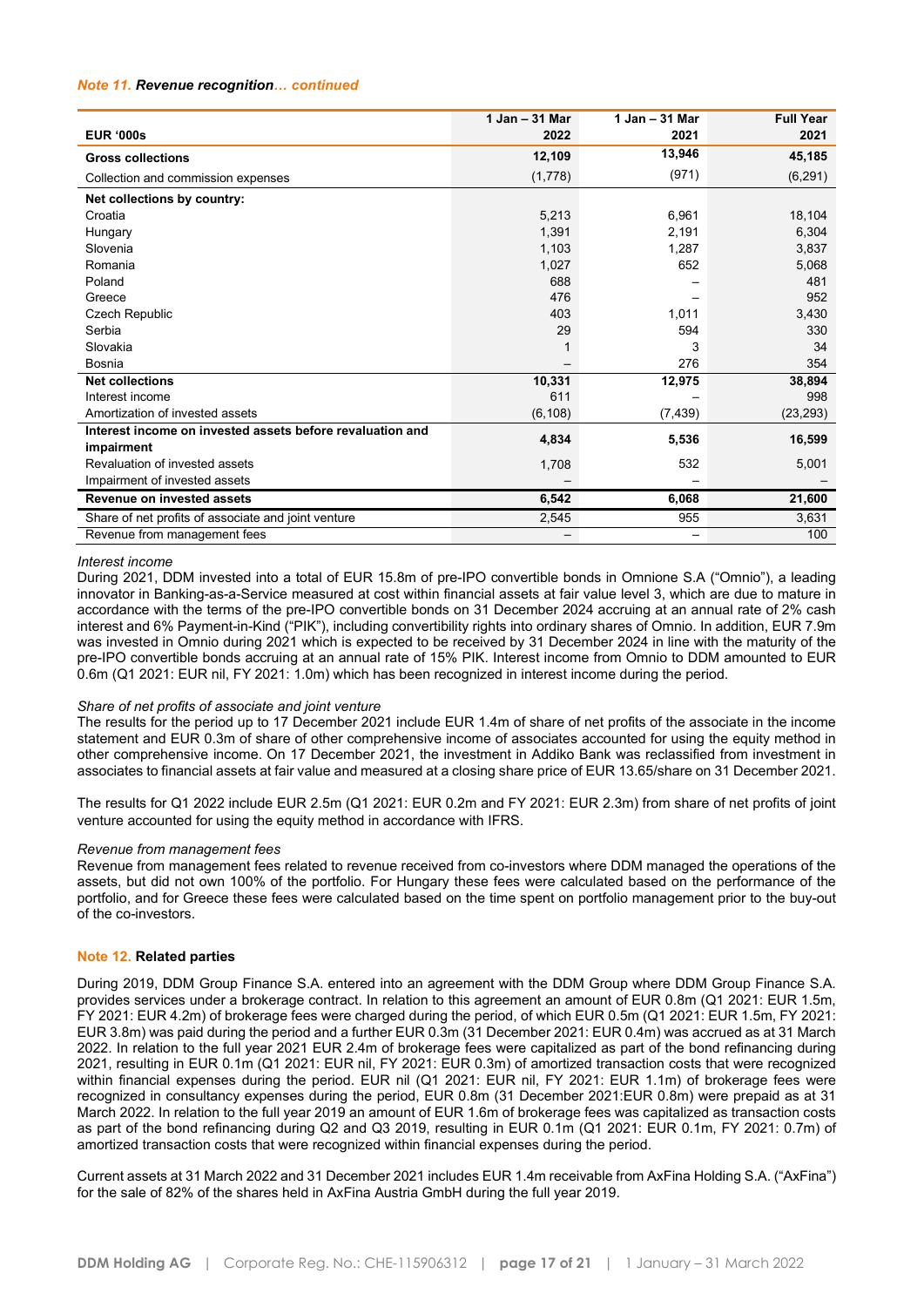#### *Note 12. Related parties… continued*

During 2020, AxFina Holding S.A. entered into an agreement with the DDM Group where AxFina provides debt collection services under a servicing contract. In relation to this agreement EUR 0.9m (Q1 2021: EUR 0.5m, FY 2021: EUR 2.1m) was expensed and recognized principally within collection and commission expenses in Q1 2022.

During 2020, NFE Unternehmensberatungs GmbH ("NFE"), a company related to Florian Nowotny, entered into an agreement with DDM where NFE provided services under an advisory agreement. Advisory services from NFE to DDM amounted to EUR 0.1m (Q1 2021: EUR 0.1m, FY 2021: 0.1m) which have been recognized in consultancy expenses during the period.

On 5 May 2021, DDM transferred 99% of its ownership in Lombard Pénzügyi és Lízing Zrt, Lombard Ingatlan Lízing Zrt. and Lombard Bérlet Kft ("Lombard"), which resulted in the loss of control and deconsolidation of the collections platform in Hungary to AxFina Holding S.A. ("AxFina") as servicer for a nominal consideration and as DDM retains the economic rights to the future cashflows in Lombard the receivable from AxFina has been recognised as a distressed asset portfolio.

During 2020 DDM restructured its investment in the Greek NPL transaction which resulted in accelerated collections of EUR 59.8m being received in H2 2020 and the entire carrying value remaining of EUR 43.8m prior to the restructuring was recognized as amortization. DDM assessed the transaction and concluded that it retains the same contractual rights to future cashflows in the distressed asset portfolio as prior to the restructuring and therefore has not derecognized the asset under IFRS 9 amortized cost. As at 31 March 2022 DDM released EUR 0.5m (31 December 2021: EUR 1.6m) of accrued expenses and deferred income recognized during 2020 following the restructured investment in the Greek NPL transaction, of which EUR 0.5m (Q1 2021: nil, FY 2021: 1.0m) has been recognized to net collections, EUR nil (Q1 2021: nil, FY 2021: 0.4m) netted against prepaid expenses and accrued income and EUR nil (Q1 2021: nil, FY 2021: EUR 0.2m) has been paid during the period. Transactions between DDM Group companies (fully consolidated) and Artemis Finance Holding (and its subsidiaries) were as follows:

|                                |                 | 1 Jan – 31 Mar | ∣ Jan – 31 Mar | <b>Full Year</b> |
|--------------------------------|-----------------|----------------|----------------|------------------|
| <b>EUR '000s</b>               |                 | 2022           | 2021           | 2021             |
| Income Statement               | Net collections | 476            |                | 952              |
| <b>Income Statement, Total</b> |                 | 476            | -              | 952              |

| <b>EUR '000s</b>            |                                      | 31 March<br>2022         | 31 December<br>2021 |
|-----------------------------|--------------------------------------|--------------------------|---------------------|
| Balance sheet               | Accrued expenses and deferred income | $\overline{\phantom{a}}$ | (476)               |
| <b>Balance sheet, Total</b> |                                      | $\overline{\phantom{a}}$ | (476)               |

During 2021, DDM invested into a total of EUR 15.8m of pre-IPO convertible bonds in Omnione S.A ("Omnio"), a leading innovator in Banking-as-a-Service measured at cost within financial assets at fair value level 3, which are due to mature in accordance with the terms of the pre-IPO convertible bonds on 31 December 2024 accruing at an annual rate of 2% cash interest and 6% Payment-in-Kind ("PIK"), including convertibility rights into ordinary shares of Omnio. In addition, EUR 7.9m was invested in Omnio during 2021 which is expected to be received by 31 December 2024 in line with the maturity of the pre-IPO convertible bonds accruing at an annual rate of 15% PIK. Interest income from Omnio to DDM amounted to EUR 0.6m (Q1 2021: EUR nil, FY 2021: 1.0m) which has been recognized in interest income during the period.

Non-current assets at 31 March 2022 includes EUR 0.7m (31 December 2021: EUR 0.7m) receivable from DDM Group Finance S.A. A further EUR 0.4m (31 December 2021: EUR 0.4m) from AxFina has been recognized in non-current assets for amounts paid during 2019 and 2020.

#### **Note 13. Subsequent events**

There were no significant events that have arisen subsequent to the end of the reporting period.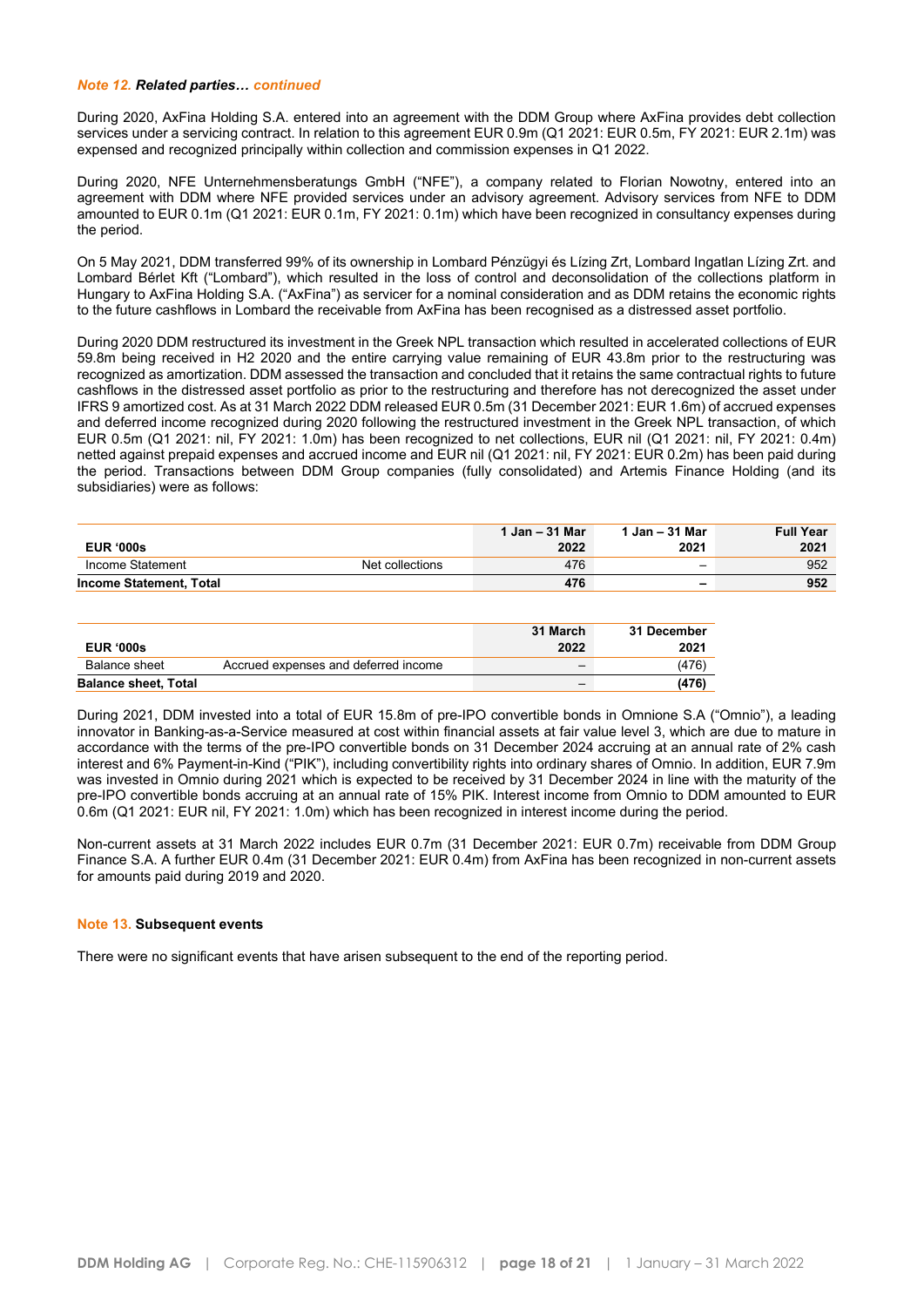#### **Alternative performance measures – reconciliation to IFRS:**

|                                                                 | 1 Jan - 31 Mar | $1$ Jan $-$ 31 Mar | <b>Full Year</b> |
|-----------------------------------------------------------------|----------------|--------------------|------------------|
| <b>EUR '000s</b>                                                | 2022           | 2021               | 2021             |
| <b>Gross collections</b>                                        | 12,109         | 13,946             | 45,185           |
| Incremental gross distribution from associate and joint venture | 3,343          | 1,737              | 15,563           |
| Distributions from financial assets at fair value               | 611            |                    | 998              |
| <b>Adjusted gross collections</b>                               | 16,063         | 15,683             | 61,746           |
|                                                                 |                |                    |                  |
| <b>Net collections</b>                                          | 10,331         | 12,975             | 38,894           |
| Incremental net distribution from associate and joint venture   | 2,170          | 919                | 10.209           |
| Distributions from financial assets at fair value               | 611            |                    | 998              |
| <b>Adjusted net collections</b>                                 | 13,112         | 13,894             | 50,101           |
|                                                                 |                |                    |                  |
| <b>Cash EBITDA</b>                                              | 8,835          | 10,266             | 27,719           |
| Incremental net distribution from associate and joint venture   | 2,170          | 919                | 10,209           |
| Distributions from financial assets at fair value               | 611            |                    | 998              |
| <b>Adjusted cash EBITDA</b>                                     | 11,616         | 11,185             | 38,926           |
|                                                                 |                |                    |                  |
| Net (loss) / profit for the period                              | (1,720)        | 268                | (6,828)          |
| Non-recurring items bond refinancing                            |                |                    | 3,911            |
| Adjusted net (loss) / profit for the period                     | (1,720)        | 268                | (2,917)          |

The financial statements of the Company have been prepared in accordance with IAS 34 Interim Financial Reporting. In addition, the Company presents alternative performance measures ("APMs"). Adjusted key figures for gross collections, net collections, cash EBITDA and net (loss) / profit for the period provide a better understanding of the underlying business performance and enhance comparability from period to period, when the effect of items affecting comparability are adjusted for. Items affecting comparability can include one-time costs not affecting the Company's run rate cost level, significant earnings effects from acquisition and disposals of invested assets, incremental distributions from associates and joint ventures and distributions from financial assets at fair value.

These measures do not have any standardized meaning prescribed by IFRS and therefore are unlikely to be comparable to the calculation of similar measures used by other companies. The APMs are regularly reviewed by Management and their aim is to enhance stakeholders' understanding of the Company's performance and to enhance comparability between financial periods. The APMs are reported in addition to but are not substitutes for the financial statements prepared in accordance with IFRS. The APMs provide a basis to evaluate operating profitability and performance trends, excluding the impact of items which in the opinion of Management, distort the evaluation of the performance of our operations.

The APMs also provide measures commonly reported and widely used by investors as an indicator of the Company's operating performance and as a valuation metric of debt purchasing companies. Furthermore, APMs are also relevant when assessing our ability to incur and service debt. APMs are defined consistently over time and are based on the financial data presented in accordance with IFRS.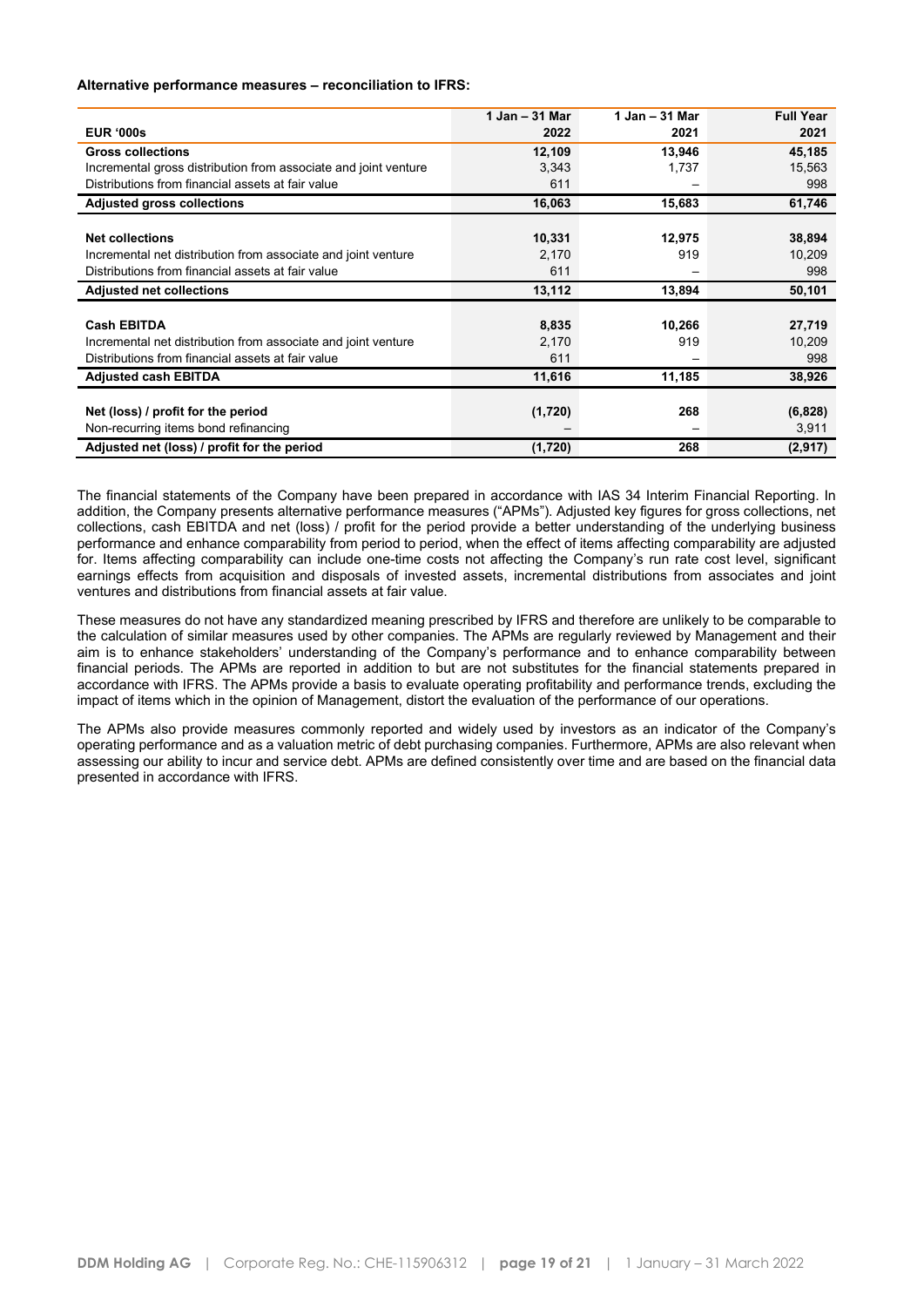### **DDM**

DDM Holding AG and its subsidiaries, including DDM Group AG, DDM Debt AB (publ) and their subsidiaries.

#### **Amortization of invested assets**

The carrying value of invested assets are amortized over time according to the effective interest rate method.

#### **Cash EBITDA**

Net collections and revenue from management fees, less operating expenses.

#### **Earnings per share/EPS**

Net earnings for the period, attributable to owners of the Parent Company, divided by the weighted average number of shares during the period.

#### **EBITDA**

Earnings before interest, taxes, depreciation of fixed assets and amortization of intangible assets as well as amortization, revaluation and impairment of invested assets.

#### **Estimated Remaining Collections / ERC**

Estimated Remaining Collections refers to the sum of future, undiscounted projected cash collections before commission and fees from acquired portfolios and future reasonably expected dividends, distributions or other payments from investments, in each case for the next following 120 months, either directly or as a result of any rights to collect or any rights to participate in amounts generated from portfolios or investments. This includes the Group's share of proceeds on all portfolios purchased or other investments made, however adjusted for any profit-sharing arrangements entered into by any member of the Group and where available the market value of any portfolio acquired or investment made.

ERC is not a balance sheet item, however it is provided for informational purposes as a common measure in the debt purchasing industry. ERC may be calculated differently by other companies and may not be comparable.

#### **Equity**

Shareholders' equity at the end of the period.

#### **Equity ratio**

The ratio of shareholders' equity to total assets at the end of the period.

#### **GCV**

Gross collection value is the face (nominal) value of the portfolio.

#### **Impairment of invested assets**

Invested assets are reviewed at each reporting date and impaired if there is objective evidence that one or more events have taken place that will have a negative impact on the amount of future cash flows.

#### **Invested assets**

DDM's invested assets consist of purchases of distressed asset portfolios, investments in joint ventures and associates and financial assets held at fair value.

# **Net collections**<br>Gross colled

collections from Portfolios held by the Group less commission and collection fees to third parties (but if such Portfolios are partly owned, only taking into consideration such Group Company's pro rata share of the gross collections and commission and fees).

#### **Net debt**

Long-term and short-term loans, liabilities to credit institutions (bank overdrafts) less cash and cash equivalents.

#### **Non-recurring items**

One-time costs not affecting the Company's run rate cost level.

#### **NPL**

Non-performing loans acquired as part of a distressed asset portfolio.

#### **Operating expenses**

Personnel, consulting and other operating expenses.

#### **Revaluation of invested assets**

Invested assets are reviewed at each reporting date and revalued if there is objective evidence that one or more events have taken place that will have a positive impact on the timing or amount of future cash flows, or a negative impact on the timing of future cash flows